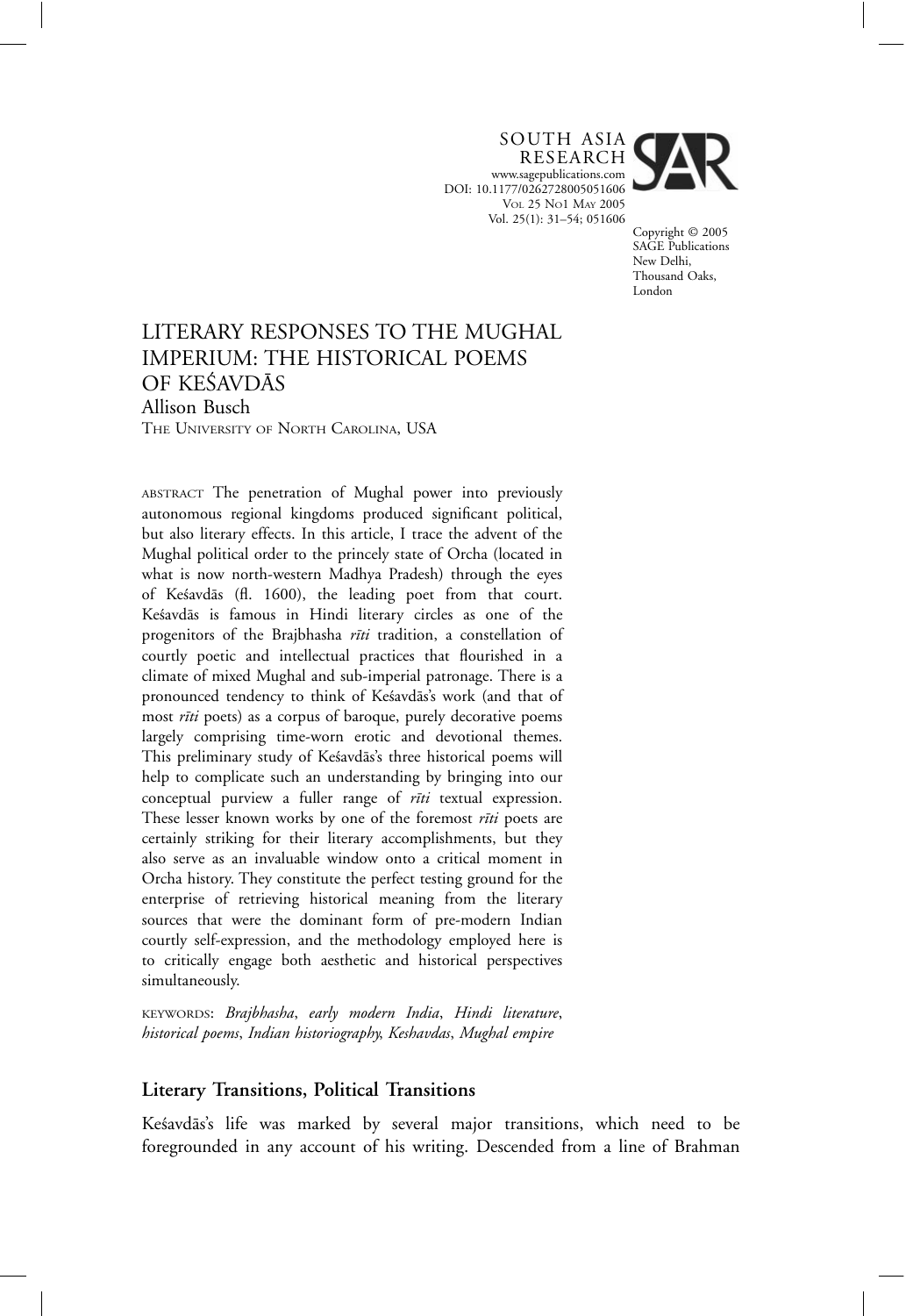pandits who had served the kings of Orcha and nearby Gwalior, Kesavdas made a significant break with tradition by eschewing Sanskrit, the long-established prestige language central to Indian courtly life, in favour of the humbler Hindi dialect of Brajbhasha. He expanded Brajbhasha's horizons from an idiom mostly considered suitable for composing lyric poetry about Krishna to one that could encompass a range of more worldly and erudite – even recondite – themes and genres.<sup>1</sup> It was in large measure a series of literary transplantations from Sanskrit that initially enabled this vernacularizing process, and these are prominent in the poet's best known works, the *Rasikpriya*<sup></sup> (Handbook for poetry connoisseurs, 1591) and *Kavipriyā* (Handbook for poets, 1601), major textbooks of poetry principles that derived much of their subject matter from the field of classical literary science (*alankāra śāstra*), as well as the *Rāmcandracandrikā* (Moonlight of Rāmcandra, 1601), the first Brajbhasha experiment with the *mahākāvya* (courtly epic) style.

A major political repositioning that took place in the world outside Kesavdas's texts complements the notable linguistic and literary shifts taking place within them. During the poet's own lifetime the kingdom of Orcha was subsumed into the Mughal empire. The advent of Mughal rule clearly stimulated a profound impulse to record it, and to try to make sense of it, for in the course of his 30-year career as a writer Kesavdas composed three works of historical poetry  $-$  a substantial portion of his eight-work oeuvre, in fact – that emphasize Orcha-Mughal political relations: the *Ratnabāvanī* (52 verses about Ratna, 1583?), the *Magnar political relations* are *rammediated.* (52 verses about radias, 15651), the *Virsimhdevcarit* (Deeds of Bir Singh Deo, 1607), and the *Jahāngīrjascandrikā* (Moonlight of the fame of Jahāngīr,  $1612$ ). The first is a short narrative poem that highlights the valour of the Orcha prince Ratnasena in warding off the forces of the Mughal Emperor Akbar. The next is a lengthy chronicle of the life of Ratnasena's brother (and the future Emperor Jahangir's collaborator) Bir Singh Bundela (r. 1605–27), whom history would later enshrine as the most accomplished and powerful ruler the Orcha dynasty ever knew. <sup>2</sup> The *Carit* is partly a family history (*vamšāvalī*), partly a detailed record of contemporary politics, partly a a treatise on statecraft, and partly a literary masterpiece in the grand *mahakavya* style, beautifully elaborate in the best of earlier Sanskrit traditions. Kesavdas's last work, the *Jahāngīrjascandrikā*, written towards the end of his life, is a collection of ornate praise poems in honour of Jahangir.

### **Poetry as History (I)**

My use of the modern term 'historical poem' benefits from some clarification, for Kes'avdas himself never used the term. A distinct category of *aitihasik kavya*, as historical poetry is now designated in modern Hindi (to set it apart from genres such as the devotional or erotic) would not have been seen as necessary in his conceptual world. Nor did he or any other member of the pre-modern Hindi interpretive community group the *Ratnabāvanī*, the *Vīrsimhdevcarit*, and the *Jahāngīrjascandrikā* together in the way I propose to do here. My assertion that these three works should be linked together as a series of historical poems – chronologically connected, meaningfully structured literary accounts of the crucial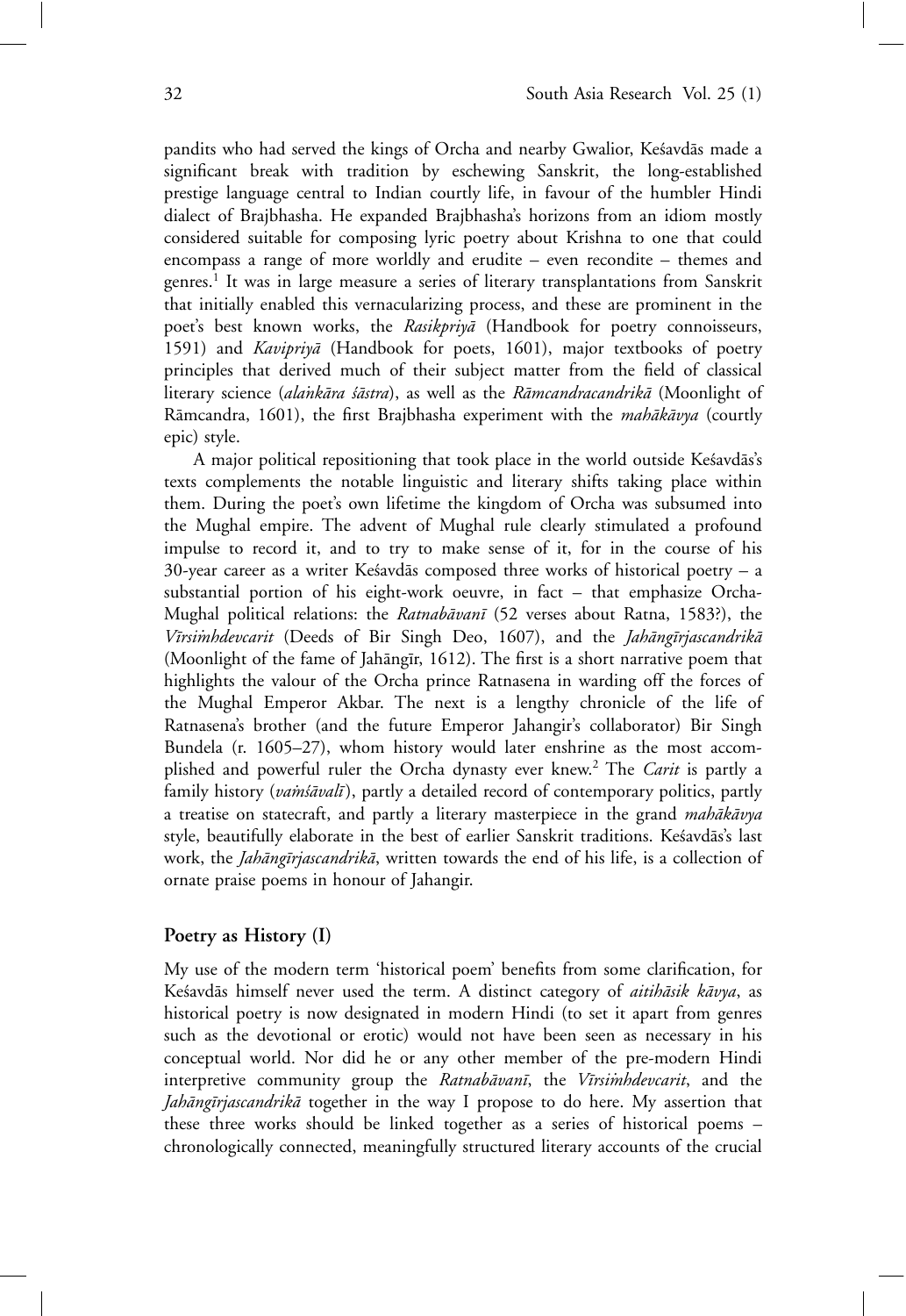events of their place and time – stems from a post facto understanding of political outcomes that would not yet have been fully visible to an early 17th-century observer. Viewed from a 21st-century vantage point, however, these three works allow us to track the penetration of Mughal power from a moment of initial incursions through a period of contestation to an eventual acceptance of the new political order.

Although these works have much to tell a historian about the political (and cultural) life of Kesavdas's day we should never lose sight that they are, at base, literary documents. Kesavdās was no court chronicler. Unlike his Persian-writing contemporaries at the nearby Agra court he did not process political events in a mode that would necessarily be recognized as historical, at least in the modern sense of the term. The three texts under consideration here exhibit some fidelity (and also infidelity) to known historical events, but they must obey particular literary protocols in accordance with their specific genres. As in the case of kingly poetry in Sanskrit (clearly the major literary model for Kesavdas), the need to cultivate the heroic mood (*vīra rasa*) or to emphasize the ideal traits of the hero (*nāyaka*) can steer the works from realist to hyberbolic narrative registers. There are times when a literary necessity (that the hero be a noble figure) is directly pitted against a historical reality (the hero was not always such a figure). Furthermore, the historical works of Kes<sup>*avdas* (particularly the *Vīrsimhdevcarit* and *Furthermore*, the historical works of Kes<sup>*avdas* (particularly the *Vīrsimhdevcarit* and</sup></sup> the *Jahāngīrjascandrikā*) are at least partly conceived in the literary mode of the panegyric (*pra´sasti*). The very purpose of panegyric is, of course, to praise the patron, and it is perhaps the rule rather than the exception for the truth – or what the positivist historian would call *the* truth – to become pliant in the service of such eulogizing aims. The poet conjures up through lavish imagery and idealizing turns of phrase the majesty, even quasi-divinity, of the ruler. Literary devices such as onomatopoeia and elaborate, multi-layered puns (*ślesa*) provide great scope for celebrating the esthetically true rather than the factually true.

This interface between imaginative, eulogizing and historical registers does give rise to substantial interpretive challenges, and perhaps this is why such challenges have been infrequently undertaken. For the corpus of Brajbhasha poetry on historical themes has not generated the interest it merits either on the part of Hindi scholars or historians.<sup>3</sup> If the former find historical poems low on the scale in terms of their esthetic merits, the latter tend to be put off by the literary embellishments of court poets, and strongly distrust a form of historical discourse that is not anchored in the perceived sureties of verifiable facts.

Whereas in the colonial period the types of strategic omissions and literary flourishes found in Indian historical poetry may have prompted scholars to decry the 'Hindu lack of historical sensibility', in our current postcolonial age it is almost a commonplace to recognize that other peoples in other places and times have exhibited forms of historical consciousness and expression that may be radically different from those of western modernity, but are no less valid for being so. South Asia in particular has been a fertile site for investigating alternative modes of processing and producing history, and recent scholarship has allowed us to gain some analytical purchase on these matters.<sup>4</sup> India did not fail to become a historical society: it is a differently-historical one.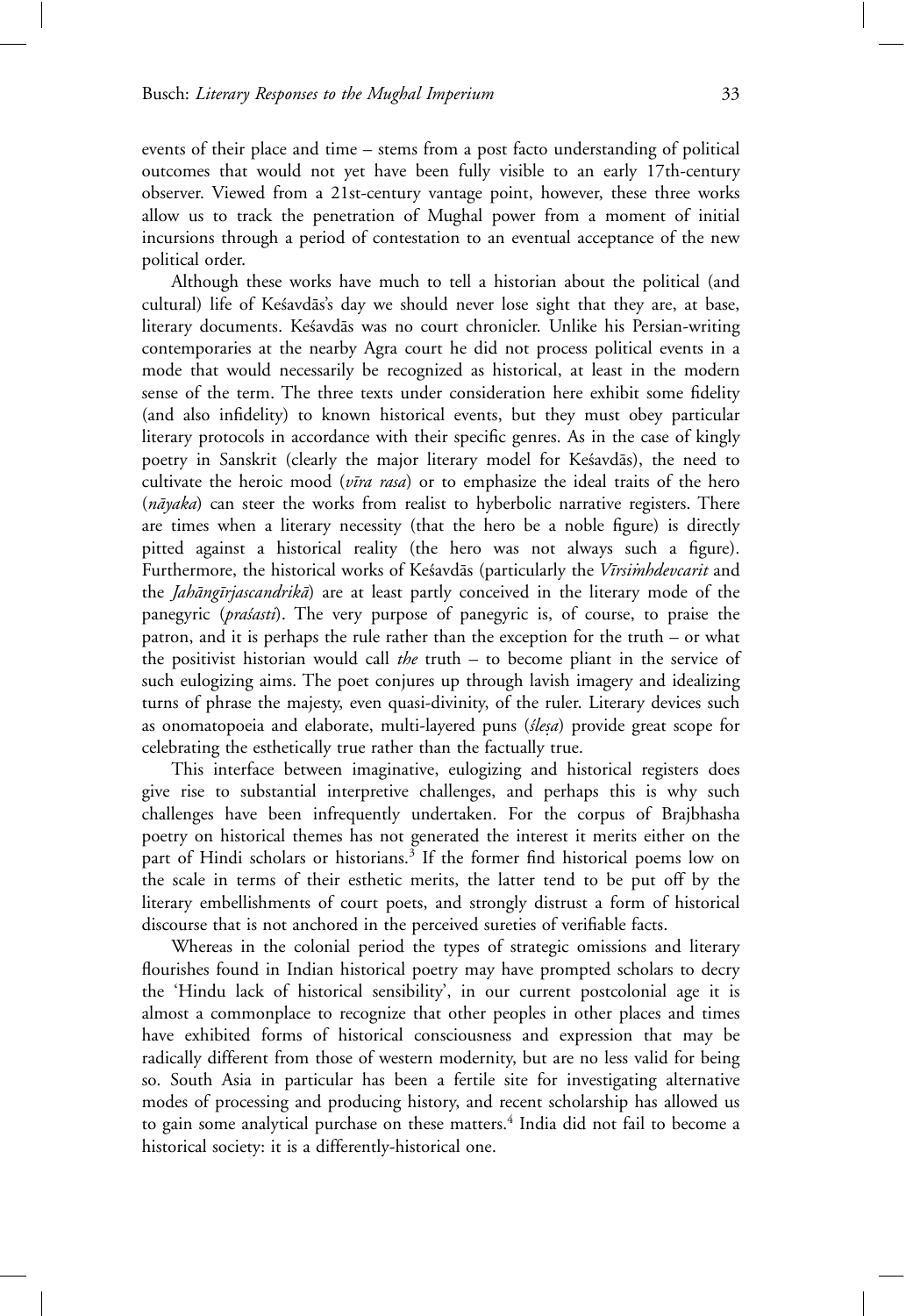Here I would like to make the case that one of these different modes of history, one that was widespread in elite courtly circles in India for something on the order of two millennia, was a strongly literary mode. When traditional pandits wrote kingly history they chose genres of poetry such as the *mahākāvya* and *carita*. 'Expressive' forms of Indic inscriptional discourse, one of the primary methods of representing kings' lives and deeds (and thus arguably a profoundly historical enterprise), are utterly indistinguishable from  $k \bar{a} \nu \nu a$  in style.<sup>5</sup> A general Indian indifference to clear disciplinary boundaries between literature and history is also evident from the reception of the Valmīki *Rāmāyana* as the first work of Sanskrit literature (*ādikāvya*) alongside its recognized status as history (*itihāsa*), with apparently no conceptual qualms about the genre overlap. In short, many features of the Indian textual terrain suggest the irrelevance of a clearcut distinction between these two ways of seeing and writing about human experience.

The task at hand, then, is to clarify some methodological issues pertaining to the use of literary documents in the service of historical inquiry. An earlier methodology tended to center on the enterprise of trying to harvest 'true facts' from what were perceived to be the overgrown weeds of a fanciful literary account. But trying to isolate the 'literary' from the 'historical' has all kinds of pitfalls. For the reasons just elaborated, it seems first and foremost culturally inappropriate in a pre-modern Indic context. It is also subject to error, for it is all too easy to mistake a literary trope for a true account, and vice versa.<sup>6</sup> Furthermore, a model that insists on separating out the historical and literary strains of discourse becomes increasingly difficult to endorse in light of recent theories about the grounding of all historical discourse in structures of narrativity.<sup>7</sup> Perhaps poetry and history should not, and cannot, be neatly pried apart and forced to inhabit discrete genres – not even in the West, where there is a much longer tradition of trying to enforce these distinctions.

One thing is certain: in the works of Kesavdas the strands of historical and literary discourse are deeply interwoven. We will do justice to such historioliterary impulses by not restricting the inquiry to verifiable truths about past events (the building blocks of history) but by extending it to include modes of presentation, shifting voices, and the themes that emerge above and beyond the level of particular details (the building blocks of literature).<sup>8</sup> Particular details in these historical poems may not be objectively true, as when Kesavdas downplays or even outright ignores events that interfere with his themes of kingly splendour and glory, but when viewed in terms of an overarching textual logic, their immanence in a larger field of meaning may be quite revealing – historically revealing, in fact.

# **Poetry as Political Resistance: the Imagined Exploits of Ratnasena Bundela**

The *Ratnabāvanī* is the perfect example of how a text can express something that may be false in terms of brute facts about historical events, while giving voice to another kind of truth in terms of its literary logic. Written at the very outset of Ke'savdās's career not long after the Mughals definitively defeated Orcha in the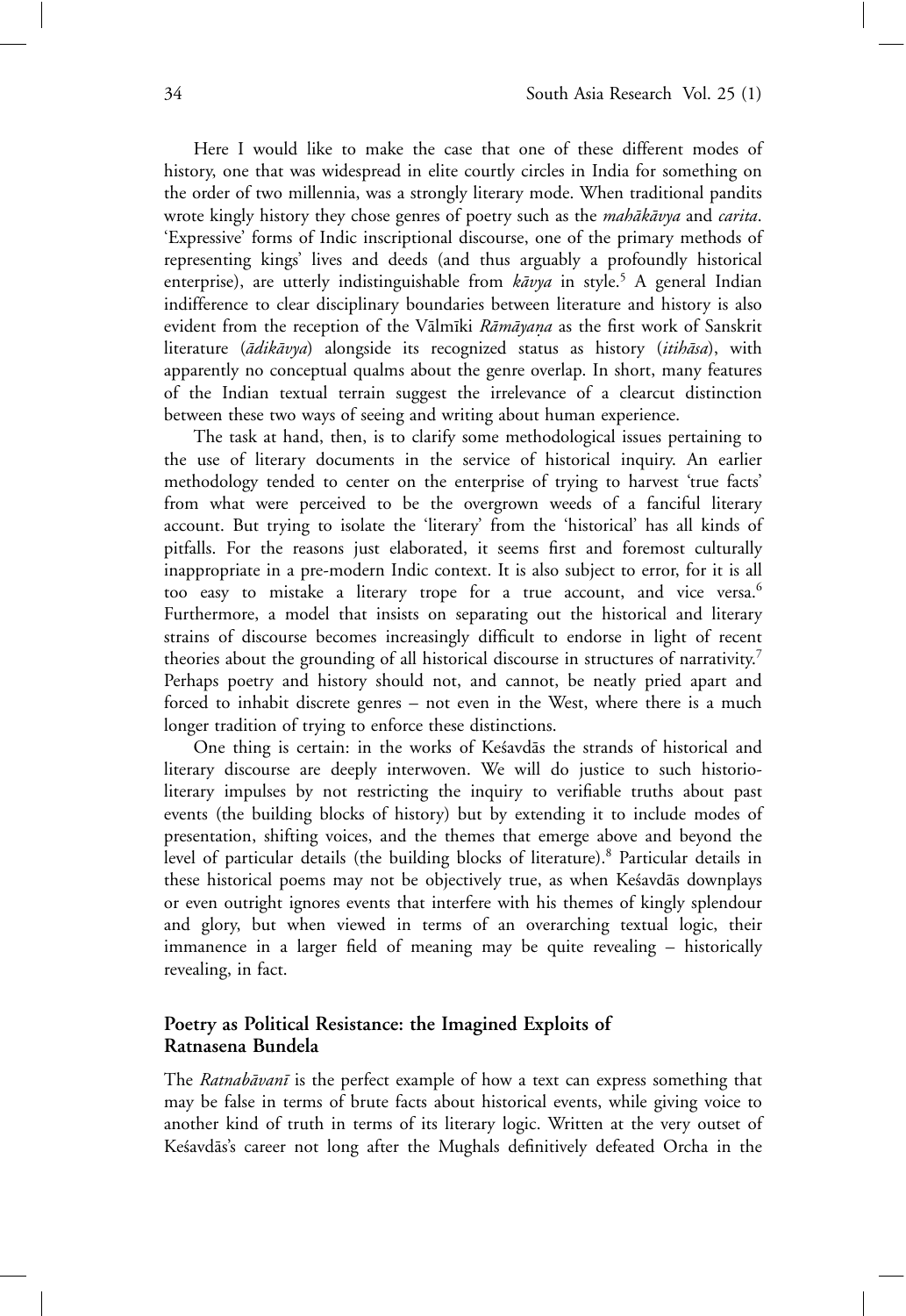1570s, the work is a short martial tale that commemorates the steadfastness of Ratnasena Bundela in an ill-fated battle. Viewed in a manner that honours the work's literary dimensions (and with the benefit of a retrospective historical angle) the *Bāvanī* is a powerful document about Orcha resistance to Mughal power, and what was clearly the increasing futility of such resistance by the last quarter of the 16th century.

The work begins with a feud breaking out between the Orcha King Madhukar Shah (r. 1554–92) and the Mughal emperor Akbar (r. 1556–1605). Akbar dispatches an army of formidable strength (60,000 men, we are told) and Madhukar's young son Ratnasena valiantly agrees to lead the kingdom's troops (numbering just 4000) against the emperor's forces. There is not much suspense to the story, for from the very outset Kesavdas leaves no doubt about the outcome:

He was the son of Madhukar, King of Orcha, and Ratna was his name. He fought the Mughal emperor, and attained heaven. Here I will tell something of his deeds, and how he fought. He was skilled in warfare and he killed many fierce enemies.<sup>9</sup>

Ratnasena is thus introduced to us as a tragic hero, a martyr for the cause of Orcha sovereignty.

Although the *Bāvanī* does not accord the Orcha state an actual victory over the Mughals, the text's more literary features, notably its stylistic, lexical and overall thematic profile, work on many levels to establish Ratnasena's moral victory, downplaying – indeed, directly undermining – Mughal authority. First, the *Bāvanī* is markedly different in style from Kesavdās's subsequent works (all more closely linked to Sanskrit courtly genres), and this was a compositional orientation that had not only literary but also political implications. The work's *chappay* (sextet) meter, consonant clusters, Prakritizing archaisms, and martial onomatopoeia all clearly situate it in the literary field of the Old Hindi rāso.<sup>10</sup> It has been argued that the primary function of the *raso* was to express Rajput resistance to Muslim power.<sup>11</sup> While one may want to nuance this 'counter-epic' model by seeing the *rāso* tales as animated more fundamentally by political than religious antagonisms, it remains a useful rubric under which to examine a work like the *Bāvanī*. The oppositional *rāso*-like tone evident in metrical and lexical structures is further heightened through the text's strong degree of demonizing imagery, and layers of epic intertextuality. The Mughals are constructed as the quintessential enemy figure, typed as hated 'Mlecchas,' 'Turks' and 'Pathans.' Ratnasena, in contrast, is a paragon of righteousness variously likened to hallowed heroes from the *Ram¯ ayan ¯ . <sup>a</sup>* such as Rama, An ¯ . gada and Hanuman. ¯

Epic resonances that conjure up themes from the *Mahābhārata* (or, more precisely, the *Bhagavad Gītā*) are also prominent. Keśavdās's text, however, features a different god, and a radically different message. Just as the prince departs for the battlefield with his troops Rāma, disguised as a Brahman, turns up and tries to persuade Ratnasena to flee – summing up Orcha's pathetic plight in the face of the Mughal invasion with the following words: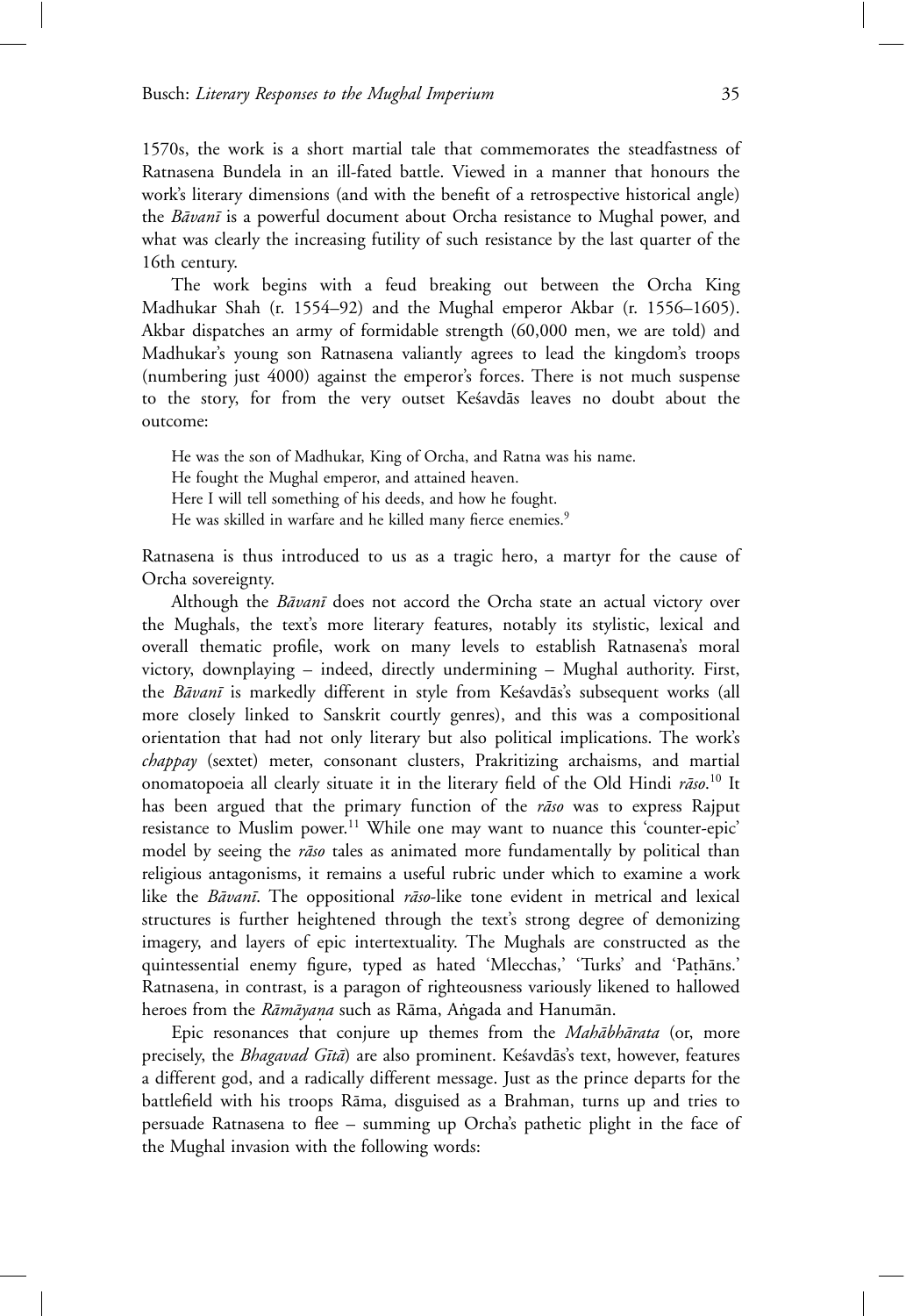When your troops take one look at the overwhelming Pathān forces, Who will stay by your side and fight? Listen, Ratnasena, son of Madhukar Shah, How will you fight this battle without losing face?<sup>12</sup>

The lengthy debate that ensues between Rama and Ratnasena  $-$  a lively instance of the dialogue style (*samvad*) for which Kes'avdas is justly famous – is characterized by an almost perverse inversion of Krsna's famous exhortations to Arjuna that he must fight. Each of Rāma's attempts to forestall Ratnasena's virtually-certain death in battle is introduced by the Sanskrit phrase 'Vipra uvāca' (the Brahman said), further underscoring a connection with the discursive field of the *Gītā*. But Ratnasena adamantly refuses to follow the Brahman's advice, countering each plea to surrender with verses such as this one, which marks his strict adherence to the martial code of honour (*pati*):

You can destroy a plot of earth, and it will return. You can scorch a vine, and it will grow again. When fruit and flowers fall from the tree, They are the source of a new generation of plants. Even knowledge completely forgotten can be retrieved. If you lose money, or backslide from your religious practices, you can recover. Everybody knows you can get back your personality, character or intelligence. If you lose your life you will be reborn. But if you lose honour, it can never be regained.<sup>13</sup>

It turns out that god has just been testing Ratnasena all this time. Now satisfied with the prince's soldierly integrity, he rewards him by revealing his Rāma form. Again, intertextual resonances loom large, for who could read such a passage without recalling how Krsna famously revealed his universal form (*viśvarūpa*) to Arjuna in chapter 11 of the *Gītā*?<sup>14</sup> Other deities from on high also magically appear and compose eulogies to the prince, endorsing his brave resolve to fight. In the end, however, Rāma's predictions all come true. A long battle takes place in which Ratnasena's troops are indeed overwhelmed, and the young prince dies a heroic death in combat, his self-sacrifice prompting the admiration of even the emperor Akbar, who makes a brief cameo appearance.<sup>15</sup>

But there's a catch. Actually there are several catches, which catapult us right into the center of questions about the value of literary works for gaining an understanding of the Indian past. From a strict historical perspective the *Bavanī* can be an utterly infuriating source. Although the text is mainly peopled by personages whose historicity is indubitable like Madhukar Shah, Ratnasena and Akbar, Rāma and other deities are obviously less amenable to a historicizing methodology. Issues of textual transmission also leave us with some doubts about the reliability of the work. Particularly puzzling is that a self-professed 'collection of 52' is actually in its only printed edition a *tirpan¯ı*, a collection of 53 verses, and one manuscript reportedly has 68 verses.16 Divine battlefield visitations and numerical nitpicking aside, the most confounding thing is that the *Bāvanī's* account of Ratnasena's battle against the Mughals is completely contradicted by devents reported in Kesavdas's later *Virsimhdevcarit*. In the latter text Ratnasena is said to have served on Akbar's side! Corroboration from other sources allows us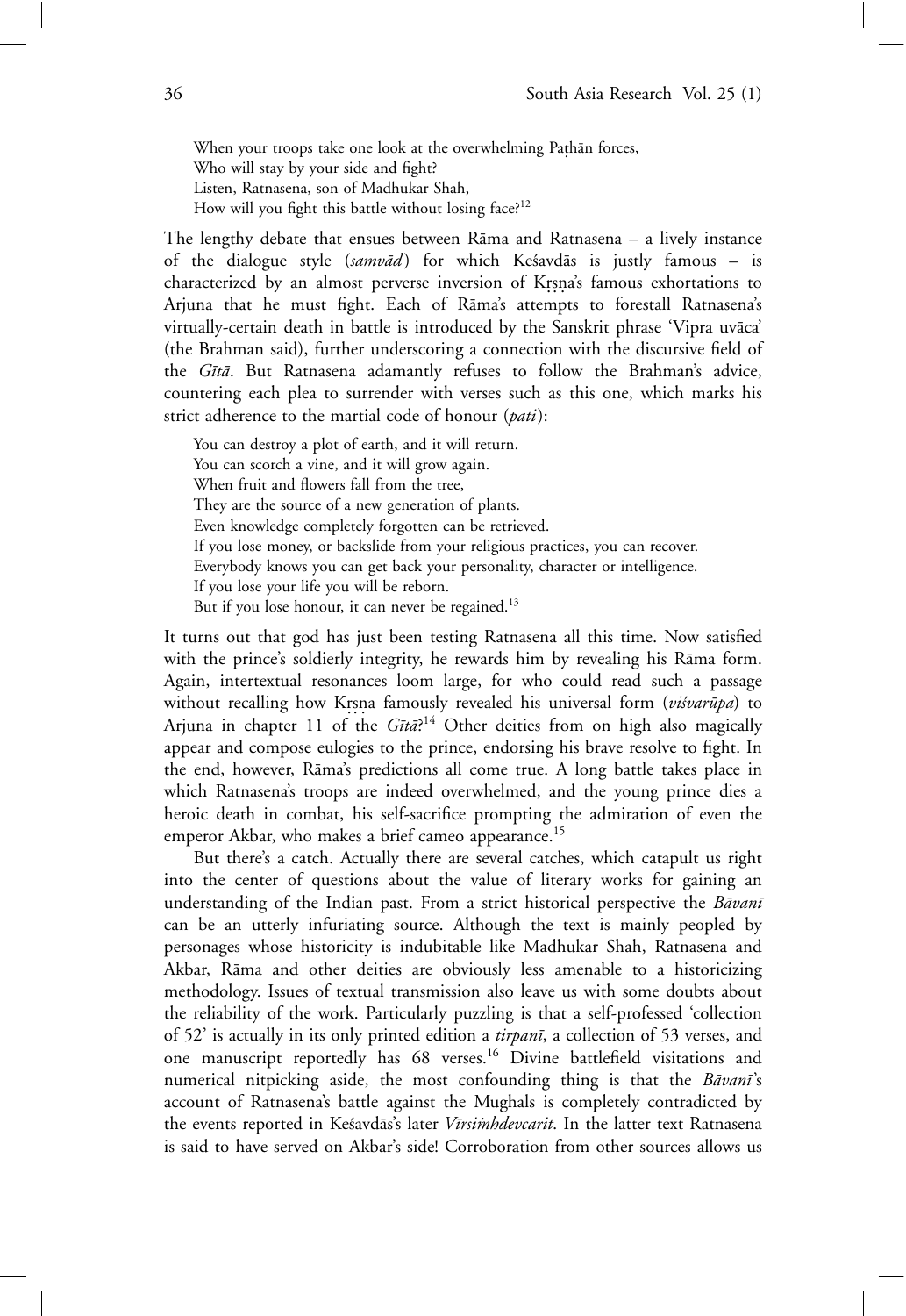to conclude that the *Carit* rendition of events is the 'historically true' one. Ratnasena *did not* die in 1578 at the hands of Akbar's invading army; in fact the Mughal takeover was not even a particularly bloody affair. When King Madhukar Shah could resist Mughal power no longer, Ratnasena and several other Orcha princes were placed in Mughal service, and Ratnasena actually died fighting *for* Akbar in the 1582 Bengal campaign.<sup>17</sup>

What are we to make of these dramatic discrepancies in versions of the same events composed by the same author? Is there a way to conceive of the earlier work as something other than a blatant misrepresentation of events? R.S. McGregor, one of the few Hindi scholars ever even to have mentioned the *Bāvanī*, suggests that it was largely a poetic exercise and does not linger over its altered construction of Orcha-Mughal politics.18 Perhaps his analysis can be taken further by probing the possible meanings of the text's poetics. If the *Bāvanī* lacks the facticity of more overtly historical works, its poetic features certainly articulate another kind of truth. Interweaving *rāso* and epic registers allows Kesavdās to fashion an alternative political universe in the world of his literary text. The poet is not defiant enough of the facts to claim that the Orcha king actually won out against the Mughals (there are limits beyond which this otherwise admittedly truth-bending court poet will apparently not go), but he certainly puts a more glorious spin on the affair. The *Bāvanī* version of the Mughal takeover accords Ratnasena far greater agency. The hero chooses his fate of dying on the battlefield, and it is an honourable end: the self-sacrifice of a noble and loyal warrior who tried to save his father's kingdom from defeat. Perhaps the literary account of Ratnasena's death can also be interpreted as an expression of the pain the members of this fiercely independent Bundela royal clan felt at being forced ultimately to capitulate to the Mughals. Ratnasena's death is thus a metaphor for the death of Orcha sovereignty. However it is to be understood, Ke'savdas's literary portrayal gets right to the heart of a matter of deep contemporary concern: the fervent wish that the Mughals could be resisted in the face of a new historical reality where resistance is no longer possible.

# **'This New Kind of Politics'**

Ke´savdas¯ 's second historical poem, the *V¯ırsim. hdevcarit*, takes us forward almost two and a half decades to a considerably altered political (and literary) landscape. That by the early 17th century the tenor of Orcha-Mughal political relations had changed dramatically is already evident even from the poet's choice of vocabulary and stylistic registers. The Mughals are no longer susceptible to the same degree of othering: the words 'Pathan' and 'Turk' do not have the pejorative valence that characterized their usage in the *Bāvanī*, and the term 'Mleccha' has completely vanished from the lexicon.<sup>19</sup> There are also profound shifts in esthetic orientation. Whereas the *Bāvanī* owed much of its literary profile to early Hindi martial genres the very title of the later work proclaims its participation in the more refined, courtly *carita*, the mandate for which was to craft an exemplary life history of a king or other notable figure – in this case Keśavdās's patron the Orcha prince Bir Singh Deo. In 1607, the year this text was written, the *carita* was not a genre that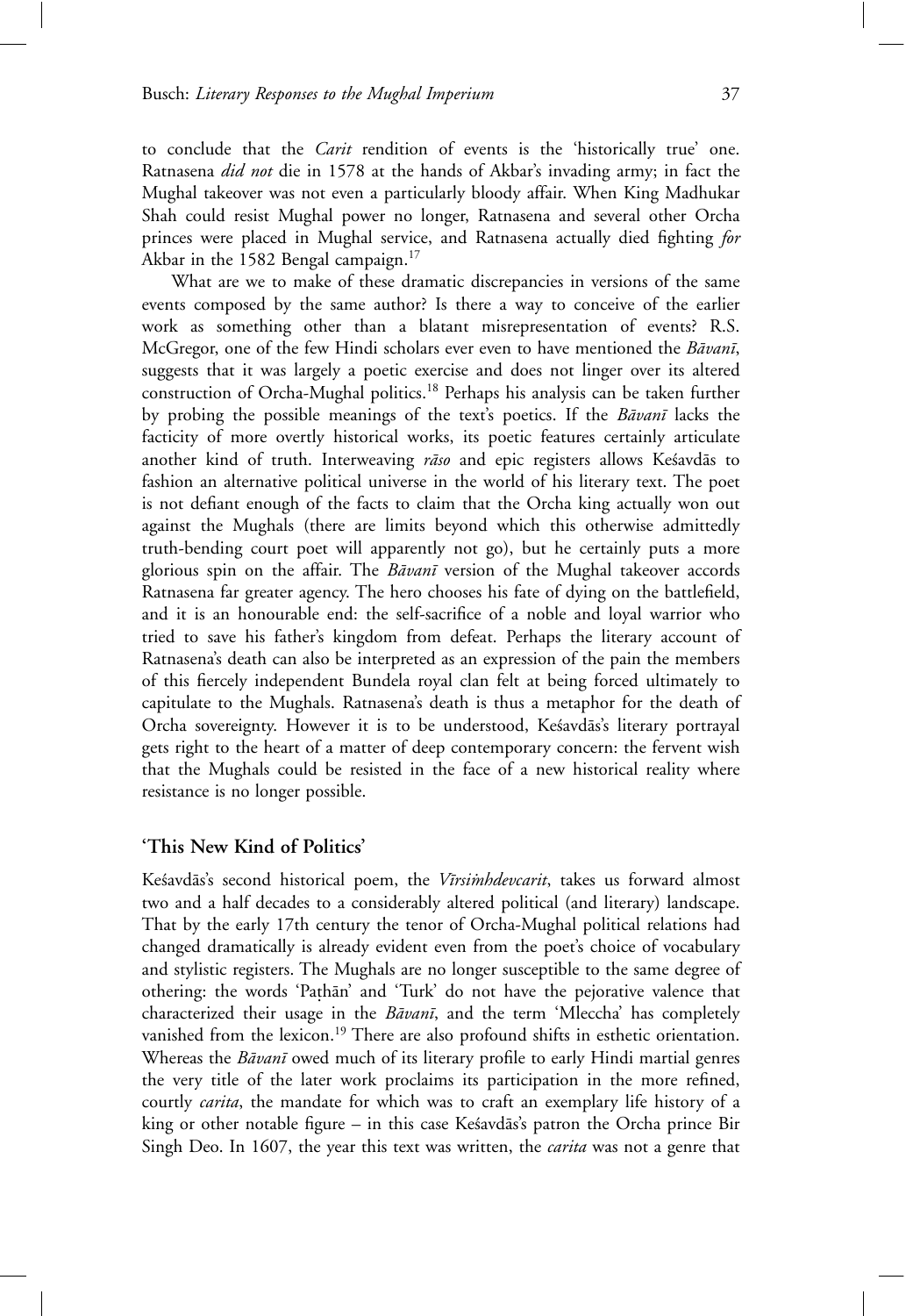had currency in Brajbhasha, and the choice to rework this older literary form afforded Kesavdās an opportunity to experiment with a classical palette of courtly *kāvya* styles. The composition of this work coincides with the accession of Bir Singh to the Orcha throne after he ousted his elder brother from power. These literary and political correspondences should not be viewed as merely coincidental. On the contrary, a new style of Brajbhasha literature was, it seems, precisely required for expressing the complexities of Kesavdas's particular historical moment.

Keśavdās's *Carit* is a monumental composition, extending over 33 lengthy cantos, incredibly complex in its interweaving of contemporary politics, stock *kāvya* imagery, and timeless political-moral themes (nīti) from Sanskrit.<sup>20</sup> Roughly the first third of the work comprises a reasonably accurate account, in a relatively simple narrative style, of known historical events – particularly the competition between Bir Singh and Ram Shah for the Orcha throne. Upon Bir Singh's definitive victory in canto 14, however, the text departs markedly from the realist vein and expands into the poetically rich, timeless and idealizing terrain associated with high Sanskrit *kāvya* – a style no doubt deliberately chosen because of its long history of underwriting kingly authority. The story culminates in a particularly elaborate cluster of verses that celebrate Bir Singh Deo's coronation (*abhiseka*) by a coterie of gods – the ultimate endorsement of the upstart prince's new kingly status.

Bir Singh's ascent to the throne was endorsed not only by heavenly authorities, but also by the earthly prince Salim. Intimately related to the chronicling of Bir Singh's life story, it turns out, is not just the local dynastic struggle, but also a larger story of how Orcha came under full Mughal hegemony. After Madhukar Shah died in 1592, Ram Shah inherited the throne by the law of primogeniture. In the early years of the 17th century Bir Singh (the youngest of Madhukar's eight sons and thus nowhere close to being in line for the throne) rebelled repeatedly against his brother. He also engaged in several skirmishes with the armies of Emperor Akbar, the ally and overlord of Ram Shah. These already complicated political intrigues would ramify yet further, for during this exact same period the Mughal prince Salim became estranged from his father Akbar, setting up a separate court in Allahabad. Bir Singh attended Salim's new court there, and the two youths forged a strategic alliance, which would prove consequential for both the Orcha and Mughal political establishments. Salim showed considerable favor to Bir Singh, but this did not come without a cost. At Salim's behest he assassinated Shaikh Abu'l Fazl, Akbar's beloved friend and a luminary of his court (famous author of the  $\overline{A}$ '*in-i Akbarī*), because Salim viewed him as a serious threat to his political future. The murder of Abu'l Fazl crystallized the political alliance and friendship between the two insubordinate princes. Akbar died in 1605 and Prince Salim became Emperor Jahangir. He was now in a position to reward Bir Singh for his services. When Bir Singh effectively usurped the Orcha throne from Ram Shah, he did so with the backing of an imperial *farmān*. These events form the general historical backdrop to the *Carit*, and many are recorded in the opening cantos in lively detail.

We have noted that the text is a combination of eyewitness account and ornate poem. It is difficult, and conceptually undesirable, to try to separate the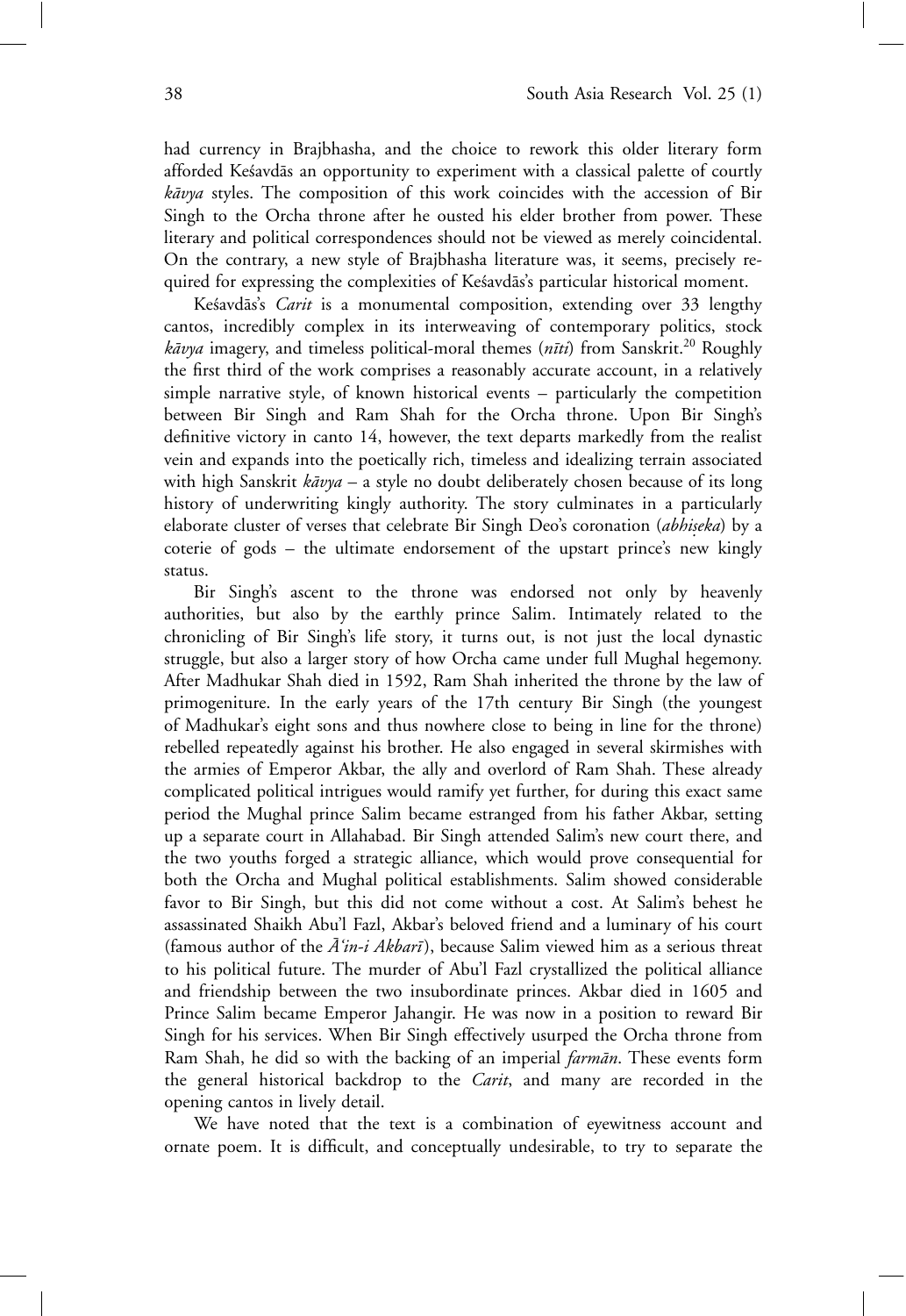'historical' and 'literary' elements out, for even in the first part of the work where the tone is primarily realistic and expository in tone, there is a compelling poetic logic at play, which needs to be factored into any analysis of the text's historical meanings. As we shall see, history and a subtle commentary on that history are operationalized in one and the same work, and what are normally regarded as purely literary devices – elements such as compositional techniques, authorial voice, characterization, and metrical choice – have much to contribute to the analysis.

It immediately strikes a modern reader of the *Carit* that the reality of what Ke'savdās saw taking place before his eyes was far from consonant with the classical ideals of kingly literary representation that his genre required: his 'hero' Bir Singh did not always behave so heroically, nor were the ostensible villains Ram Shah and Akbar so unequivocally villainous. Whereas his one earlier experiment with high Braj *kāvya* the *Ramcandracandrikā* depicted the life story of Rāma, paragon of kingly behavior, it must have been considerably more challenging to transpose the treachery and bloodshed of recent Orcha history into the utopian domain of classical courtly *kāvya*. As though precisely to set the tone for exploring this moral confusion, the poet's frame story features an argument between the personified character traits of 'generosity' (Dāna) and 'greed' (Lobha), foreshadowing the inappropriateness of brotherly strife, and the greed for political power, which will emerge as recurring problems in the *Carit*. These issues are first articulated by Greed (and appropriately so):

I am all confused upon hearing of this new kind of politics (Rājanīti yaha naī) One hears that a father may bear two sons, And both may grow to be law-abiding and dutiful. But I've never heard of a case where both sons can be king! Explain to me what happened – who lost, and who emerged victorious?<sup>21</sup>

There had never been much question in the reader's mind as to which of the two qualities, generosity or greed, holds a position of ethical superiority. What is not always crystal clear in the text is what positions Ram Shah and Bir Singh occupy along this spectrum.

When it comes to reporting the various battles between the two brothers, authorial sympathies seem to shift as though, the title of the work notwithstanding, the poet occasionally forgets that Bir Singh is the *nayaka* (as opposed to the *pratināyaka*, the enemy) of the work. For instance, in one of the attacks on Ram Shah recorded in canto 14 Bir Singh's army is labeled 'the demon forces' (*nisācaragana* – hardly the expected valence for the hero's troops!) whereas Ram Shah's general, Bhupal Rao, is likened to Hanumān.<sup>22</sup> The parallels hinted at here truly confound the reader, who is left not knowing which side to root for. Because if Bhupal Rao is Hanumān, the implication is naturally that Ram Shah is Rāma (this parallel is of course further underscored by the prince's name). And if Ram Shah is Rāma then Bir Singh is . . . (Rāvaṇa?). But how can Rāvana - the quintessential demon figure of Indian literature – be the hero of this tale? Wait! Who is greedy for power in this work? Who is the enemy? Where is the generous hero that we were hoping for? The confusion expressed by the character Greed in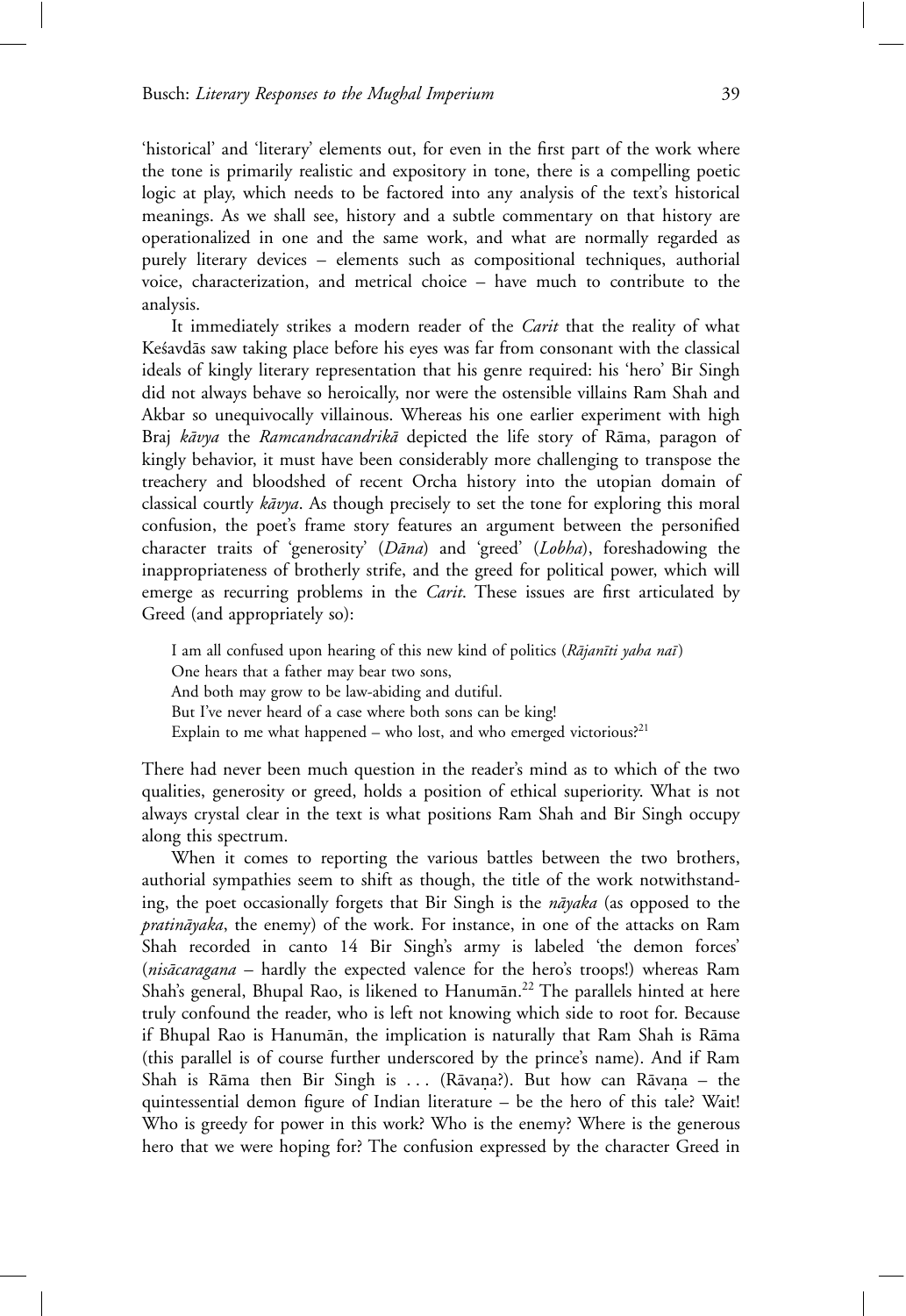the opening lines regarding 'this new kind of politics' is thrown into high relief. These vacillations in authorial sympathy could certainly be deliberate. It may be that the reader, paralyzed by the structural confusion, is meant to root for neither. Or it may be that Kesavdas himself was conflicted, and the work is thus a mirror of the poet's own confusion. Nor need there be a singular explanation. Is it not precisely the domain of literature where multiple truths are possible rather than the singular truth of western-style history? Perhaps literary narratives have an advantage over other historical modes in dealing with political complexities because they eschew clearcut interpretations, allowing greater scope for nuanced characterization and views from multiple reference points.

This problem of contemporary politics conflicting with the lofty literary ideals required of his genre is perhaps no more pronounced than when Kesavdas recounts Bir Singh's gruesome murder of Abu'l Fazl. It is true that according to high *kāvya* norms the hero is supposed to be valiant on the battlefield, and to wipe out his enemies. But in no poetry manual is it written that the hero should be an assassin. How does Kesavdās handle this glitch in the real-life story?

At first pass the poet seems eager to pre-empt any possible criticism of his patron's role in the murder. Kesavdas even allows Bir Singh to bank some readerly goodwill by suggesting that he initially tried to appeal to Salim's higher nature:

Considering political expediency (Rājanīti guni), Overcoming fear, and maintaining clarity of thought, Bir Singh folded his hands and entreated, 'You are the master and he (Abu'l Fazl) the slave, Excellency. Is it therefore fitting to display such wrath? A lord shows leniency towards his servants. It is a mark of lordship (*prabhutā*) to protect . . . Please don't harbour a grudge against him. Give up your anger, and make peace!<sup>'23</sup>

Another exonerating characterological strategy (but one altogether unsuccessful in its effect) is employed when Kesavdas momentarily resorts to a polarizing idiom he inherited from Sanskrit literature by comparing Shaikh Abu'l Fazl to a demon (*asura*) and Bir Singh to an avatar of Visnu (*nrsimha*).<sup>24</sup> But the poet does not bother to sustain the limp metaphor for more than one line. Perhaps in his heart he knew that such traditional black-and-white imagery was wholly inadequate to the task of describing this modern constellation of political events.

In fact, what follows is a surprisingly glowing description of the Shaikh. Abu'l Fazl's death is treated with a narrative generosity that approaches reverence: his body is said to have emitted a miraculous fragrance at death, indicative of his spiritual power. Emphasized in a string of eulogizing verses are Abu'l Fazl's nobility; his intrepidness on the battlefield; even his support for Brahmans – all high terms of praise in the classical Hindu literary imagination. Again we are confused about the valence of heroism in this work: the Shaikh is not supposed to be the hero; he was just described as a demonized enemy (*asura*). But the actual hero Bir Singh is almost wholly ignored, and when it comes time to describe the act of murder itself Kesavdās only accords the scene a couple perfunctory lines, as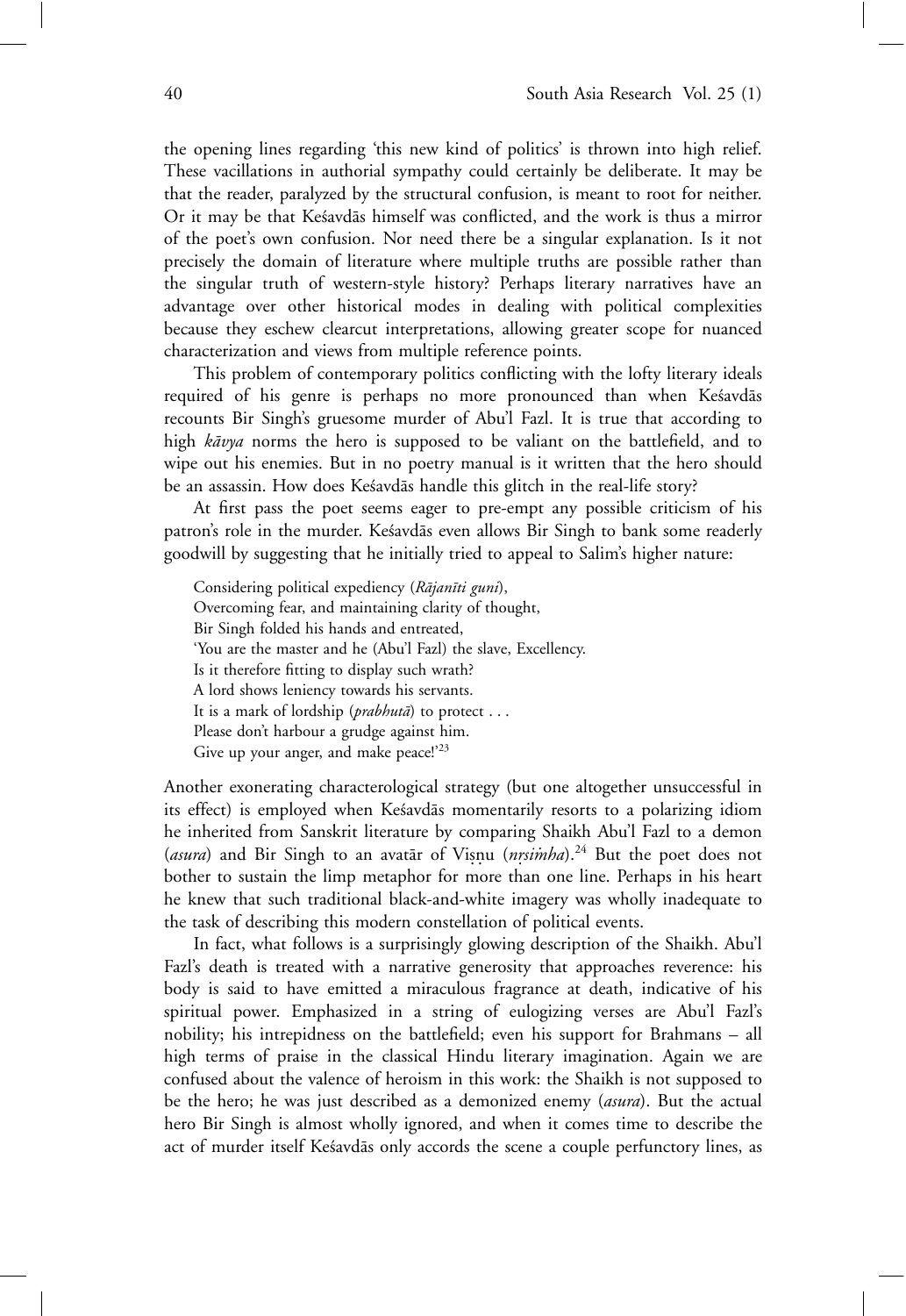though he felt it were something to be narratively dispensed with as quickly as possible.

Bringing to a heightened pitch the tone of Kesavdas's temporary moral elevation of Shaikh Abu'l Fazl above his own patron in the work is an entire subsequent canto devoted to Akbar's grief at the loss of his dear political advisor and friend. Recall that Akbar – ally to Ram Shah – was Bir Singh's sworn enemy, and several violent encounters between their armies are detailed in the *Carit*. Readers are thus quite surprised to see that Bir Singh's court poet writes with great tenderness and empathy for not just the Shaikh whom Bir Singh murdered, but also for the Mughal emperor himself. The following verse in the *Kundaliya meter*, characterized by structured repetitions that intensify the drama of the moment, poignantly emphasizes how Akbar is caught in a cycle of inconsolable grief at the loss:

Spoke Khan Azam consoling words Which the emperor could not discern Azam exhausted himself consoling the emperor Who understood not a word Who understood not a word His eyes streamed like clouds releasing rain Says Kesav, the cloud burst forth with maddening grief. How could the flooding ocean of the emperor's grief be contained? Whoever tried to console the emperor over and over, Exhausted himself with the words he spoke.25

Thus, for a protracted passage extending over two cantos Kesavdas appears to forget all about the glory of Bir Singh – the text's sympathies lie entirely with the 'enemies' Akbar and Abu'l Fazl. When Ke'savdas celebrates the dignity and bravery of Shaikh Abu'l Fazl, or dilates upon the depth of Akbar's sorrow, the poet builds narrative tension and drama, but perhaps there is more at stake here than issues of literary mood or compositional architectonics. As we have come to expect in these literary texts, there are of course several possibilities. Was this a poetics that served to critique his patron's politics? Perhaps Ke'savdas's display of uncertain loyalty was not possible in a face-to-face conversation with King Bir Singh Deo, so he sought an opportunity to express his views through his poetry.<sup>26</sup> Or was the poet expressing the deep sadness that Bir Singh himself felt when forced – and as a subordinate he must have felt forced – to carry out the assassination? It may also be that this text's probing, almost modernist manipulation of traditional themes, its rejection or at least undercutting of the more typological characterizations characteristic of *rāso* and *kāvya* modes, is a literary strategy perfectly designed to bring in the complex shades demanded by the new kind of politics of its day.

# **Poetry as History (II)**

In thinking through questions of how literature and history intersect it is instructive to compare Kesavdas's treatment of the Abu'l Fazl incident with the version recounted in Jahangir's autobiography. While not overtly proclaiming itself a history in the manner of works from the Perso-Arabic *Tārīkh* tradition, the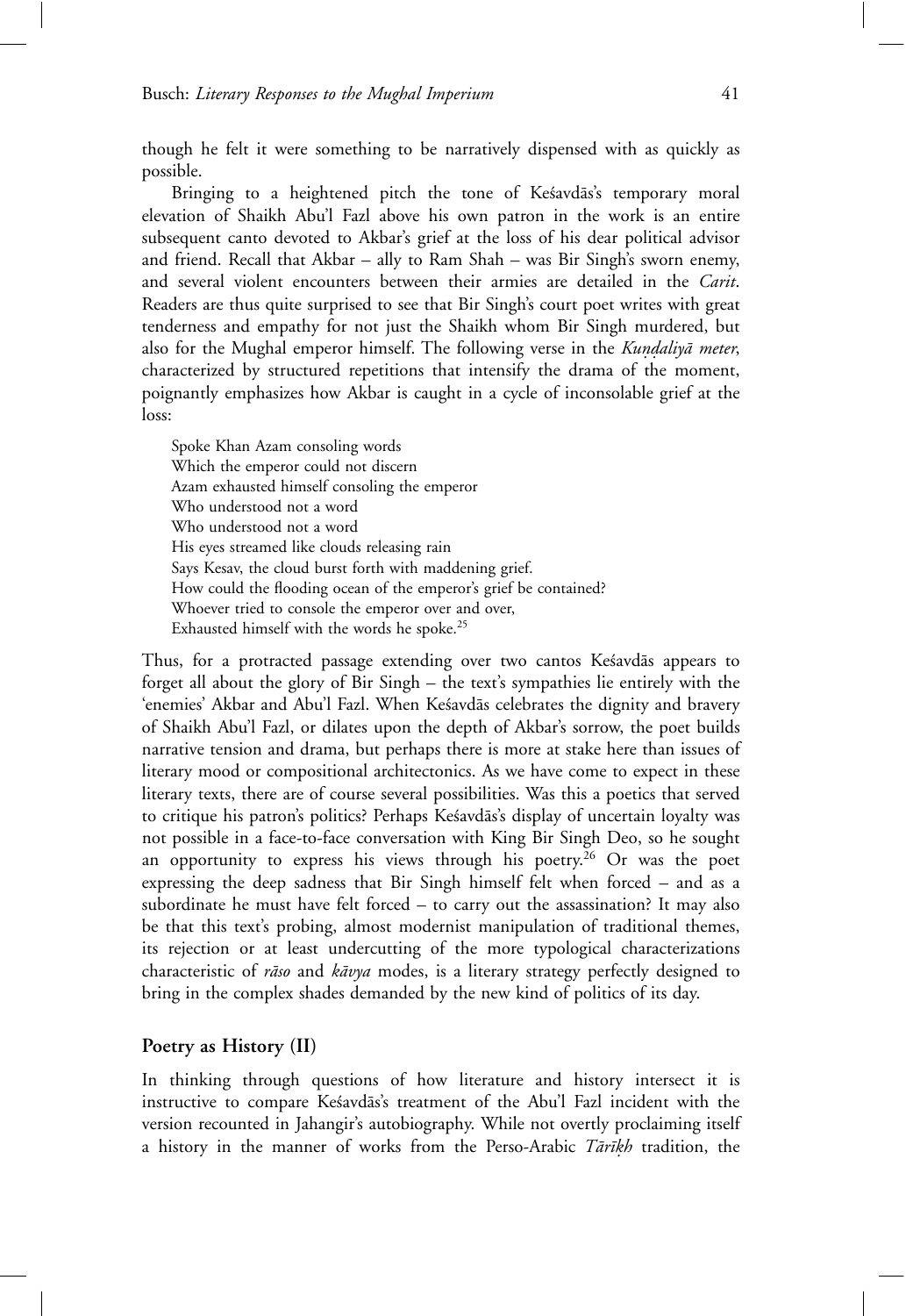*Jahāngīrnāmā*, with its detail-oriented and often strikingly confessional style, does have much to commend itself as a historical source for the period, and is generally treated as such. The death of the Shaikh is mentioned already in the preface (written by Muhammad Hadi):

. . . Although Arsh-Ashyani [Akbar] was sorely distressed by the murder of the shaykh through this act His Highness's [Jahangir's] bravery and manliness were noticed, and it resulted in his going to pay homage at his father's court and their ceasing little by little to be on bad terms.

The matter resurfaces in expanded form in Jahangir's own words from the body of the text:

Shaykh Abu'l Fazl, one of the shaykhzadas of Hindustan who was outstanding in his learning and wisdom, had ostensibly adorned himself with loyalty and sold it to my father for an exorbitant price. He was summoned from the Deccan, and since he was suspicious of me he was always making snide remarks. At that time, because of the corruption of mischief-makers, my exalted father's mind was quite turned against me, and it was certain that if [Abu'l-Fazl] succeeded in reaching him he would create more discord and prevent [me] from rejoining [my father]. It was therefore absolutely necessary that he be prevented from reaching him. Since Bir Singh Deo's territory lay in his path, and at that time [Bir Singh] was in the circle of insurgents I sent him a message that he should waylay the miscreant and dispatch him to non-existence, in return for which he could expect great rewards from me. Success smiled on the endeavour, and as Abu'l-Fazl was passing through [Bir Singh Deo's] territory, [Bir Singh] blocked his path, scattered his men in a skirmish, and killed him, sending his head to me in Allahabad. Although this caused distress to his Majesty Arsh-Ashyani [Akbar], in the end it resulted in my being able to proceed to kiss the threshold of my exalted father's court without fear, and little by little the bad blood between us subsided.<sup>27</sup>

One major point of contrast between Kesavdas's version of the tale and these two excerpts from Jahangir's memoirs is the absence of any mention of Bir Singh trying to dissuade his Mughal patron from commanding him to carry out the assassination. If Jahangir's more matter-of-fact account does not deign to mention what is at any rate only an alleged conversation between him and his Bundela underling, his text still has its own way of trying to mitigate the morally questionable nature of the murder. Prominent in the *Jahāngīrnāmā* excerpts is the idea that Abu'l Fazl's murder was instrumental in bringing about a higher good: ultimate reconciliation with his father Akbar.

Whether the conversation mentioned in Kesavdas's *Carit* ever took place is forever unverifiable, and ultimately beside the point. What is more to the point is how remarkably similar the two authors' versions of the same events actually are when stripped down to bare facts. Both Kesavdas and Jahangir mention the murder of Abu'l Fazl without apparently wishing to linger over the details; like Ke'savdās, Jahangir acknowledges the noble qualities of the Shaikh, as well as the grief of his father at his courtier's demise (though note that the emperor treats these matters dispassionately, without elaboration). But whereas Kesavdas processed a troubling political event through the medium of a *carita* in a richly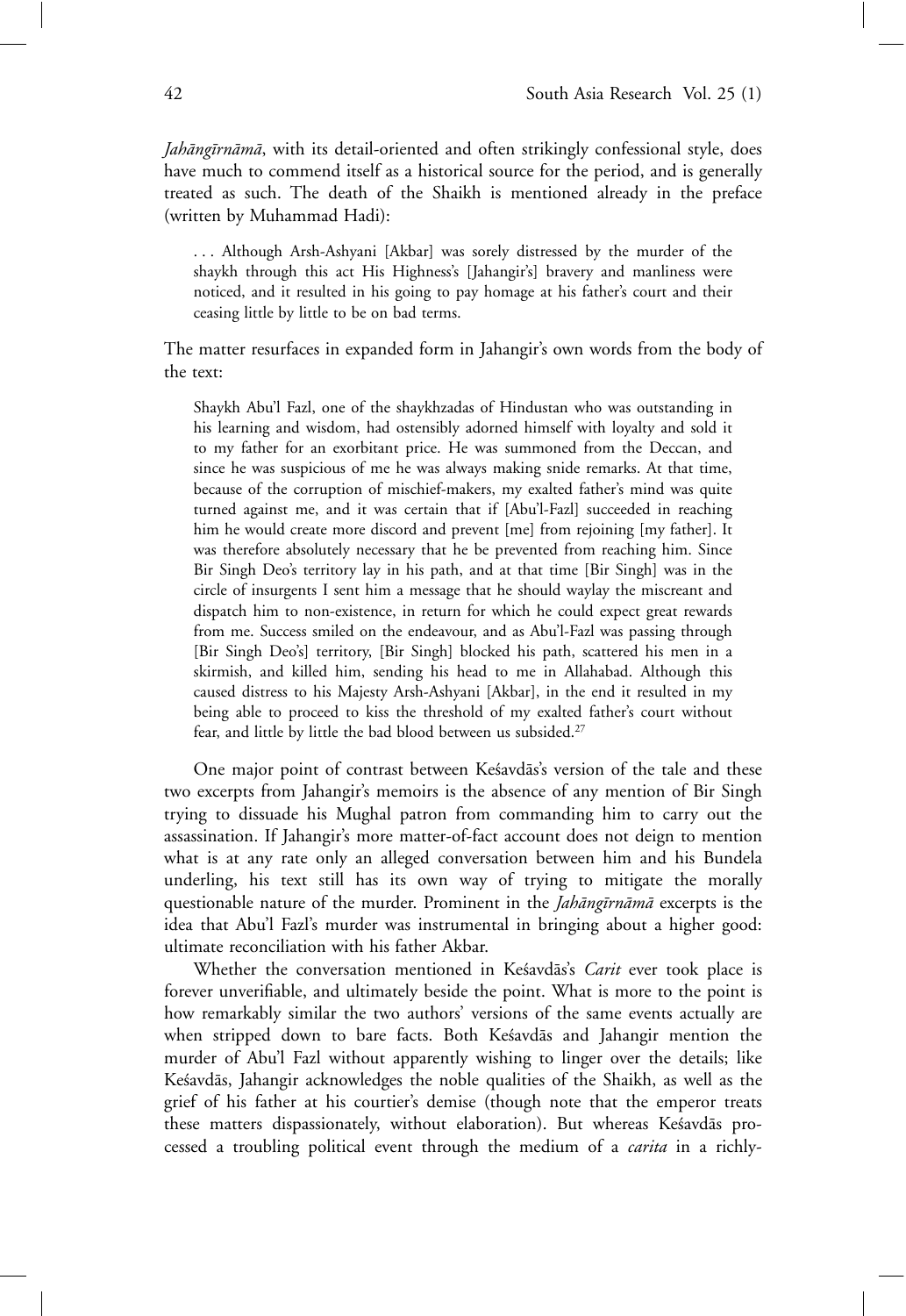enhanced *kāvya* mode, Jahangir did so through a royal memoir written in a more realist vein.

Who is to say which spin (for they are both surely spins) is the true one? Why should we insist upon a single truth? There are always multiple, and sometimes irreconcilable, angles on the same event, and events percolate through narrative filters in their retelling regardless of their ultimate consignment to literary or more conventional historical discourse. In the traditional hierarchy of Mughal-period historiographical sources Kesavdās's text would typically be relegated to the category of untrustworthy 'Hindu lore'. In contrast, as part of an esteemed tradition of Persian court chronicles the *Jahāngīrnāmā* ranks high on the truthscale. Yet both versions of the Abu'l Fazl episode are shaped by literary elements, whether in their tone, or compositional emphasis, or degrees of poetic figuration. If Kesavdas's literary mode has many moments of poetical flourish, the emperor Jahangir surely experienced his own genre constraints. As a king engaged in autobiographical pursuits he was hardly at liberty to confess to every dark deed in his presentation of royal self, and thus the core plot of his version of the murder story has an understandably different focal point from that of Kesavdas: the perceived necessity of removing Abu'l Fazl from a political triangle with his father. But regardless of the different narrative strategies it is the congruence between the accounts that strikes us most, prompting the reflection that the division between categories such as 'history' and 'literature' is not particularly meaningful here.

# **Portrait of a Perfect King**

Ironically, the distinction between historical and literary modalities seems if anything more applicable to a conceptual division within the single genre of the *Carit* itself. In the first 14 cantos the ethos of the *Carit* is not all that removed from the straightforward expository style of modern historical discourse and, as we observed above, the extra poetic elements, where present, can perhaps be profitably seen as hints from the author about his own views on the events being narrativized. Beginning in canto 15, however, Kesavdas abandons all pretence of realism to embark on a completely different type of project: illustrating through the lushest poetic imagery available to him that Bir Singh is, in fact, a perfect king. Notably absent now are the moments of authorial ambivalence that haunted the earlier part of the work. It is as though Bir Singh's definitive victory and Jahangir's support for the junior prince's claims to power require a new unambiguous tone of royal affirmation.

We return to the frame story: Generosity and Greed set out to visit Bir Singh's capital at Orcha, newly named 'Jahangirpur',28 and a long excursus into a timeless, highly conventionalized mode follows. This departure from the storyline – from any real focus on the actions and conversations of the characters – in favor of pure, estheticized description, is fully in keeping with *mahākāvya* norms. Poets working in this genre are supposed to pause to dilate upon the perfections of a king's dominions (its natural beauty, its seasons, its buildings, its marketplaces) and subjects (their adherence to the law, and their high standard of living), and to record every sumptuous detail of life in the royal palace.<sup>29</sup> Apparently not wanting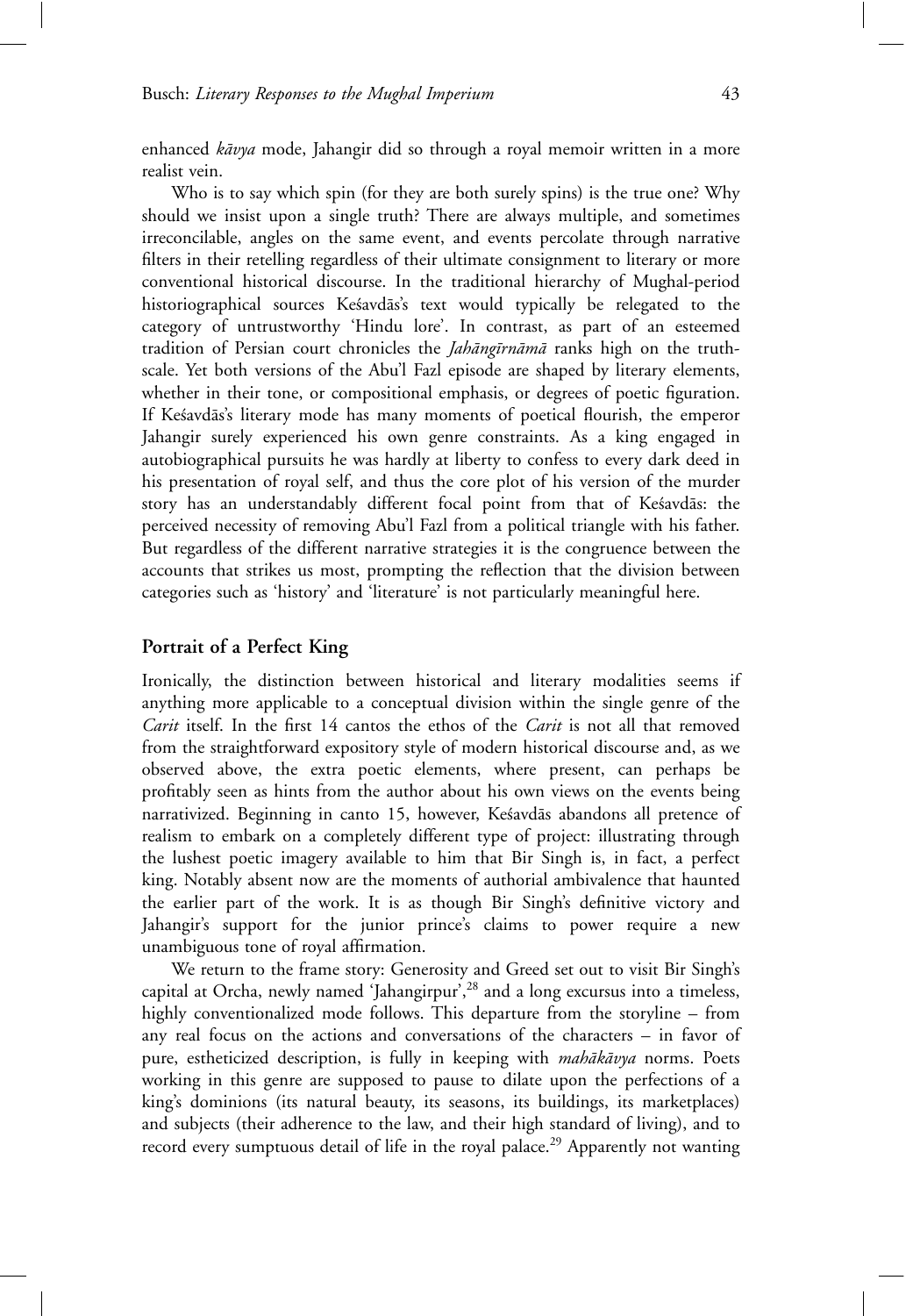to miss out on any opportunity for poetic enrichment of his text, Kesavdas takes this model to its extreme: as Generosity and Greed stroll through Bir Singh's kingdom they praise everything in sight. Typical in their flavor and content are the following verses, which elaborate, respectively, the beauties of some local scenery, and a few activities from King Bir Singh's daily routine:

#### **Glorious Bir Lake**

When Generosity and Greed set out to see Jahangirpur They saw a huge array of forts, towns and villages – How could I possibly recount all their names? They saw lakes and rivers that made them glad. Then they approached 'Bir lake.' Seeing the magnificent Bir lake They sought the appropriate terms for describing it. It gives such pleasure on earth, this body of water! It is marvelous, clear, vast, and profound in its depths. It is home to blossoming flowers, bright like a star-lit sky. It is a place of great coolness, where the heat of summer is forbidden entry: Abode of scents, a place of beauty, effacer of the world's cares Like the goddess Candika in its dark hue. The tall waves are a cluster of clouds releasing their spray in the wind At sunset the water takes on a red quality, Waves shimmering like lightning, removing the sorrow of men's hearts. Night and day peacocks dance in all directions to the spray of the lake The lotuses bloom, their white luster like moonlight . . .

#### **A day in the life of Bir Singh Bundela**

Bir Singh bathed in Ganges water, and honoured all the gods. He heard the Puranas recited, and gave the gift of a cow Before taking his sumptuous meal. After eating he went into the women's quarters to take pleasure. He then climbed to the jewel-studded terrace, Looking out in joy at the forest expanse. Bir saw the mangos in bloom, swaying in the gentle Malaya breeze. The trees were slender, like the arms of Kamadeva, or delicately woven banners. The charming clove vines were like swings, Propelled by bees stirred in their passions. The beautiful cuckoos cooed gently, As though delivering a message from spring. Then the king saw the festival pavilion, And along with beautiful women he listened to the special program. The drums of the god of love resounded in victory, All were steeped in love's magic . . .<sup>30</sup>

Even amid this apparently deeply unhistorical portion of the text attention to matters of literary texture – far from steering us off track – actually enhance our interpretation of the historical moment the *Carit* aims to portray. <sup>31</sup> The point of these images of consummate physical splendor is to reinforce the moral perfection of the king's domains. Lavish style has a corollary in the political arena.<sup>32</sup>

The verses are intensely iconic, celebrating in painstaking detail every aspect of the majesty of King Bir Singh, and the bounty of the land over which he rules.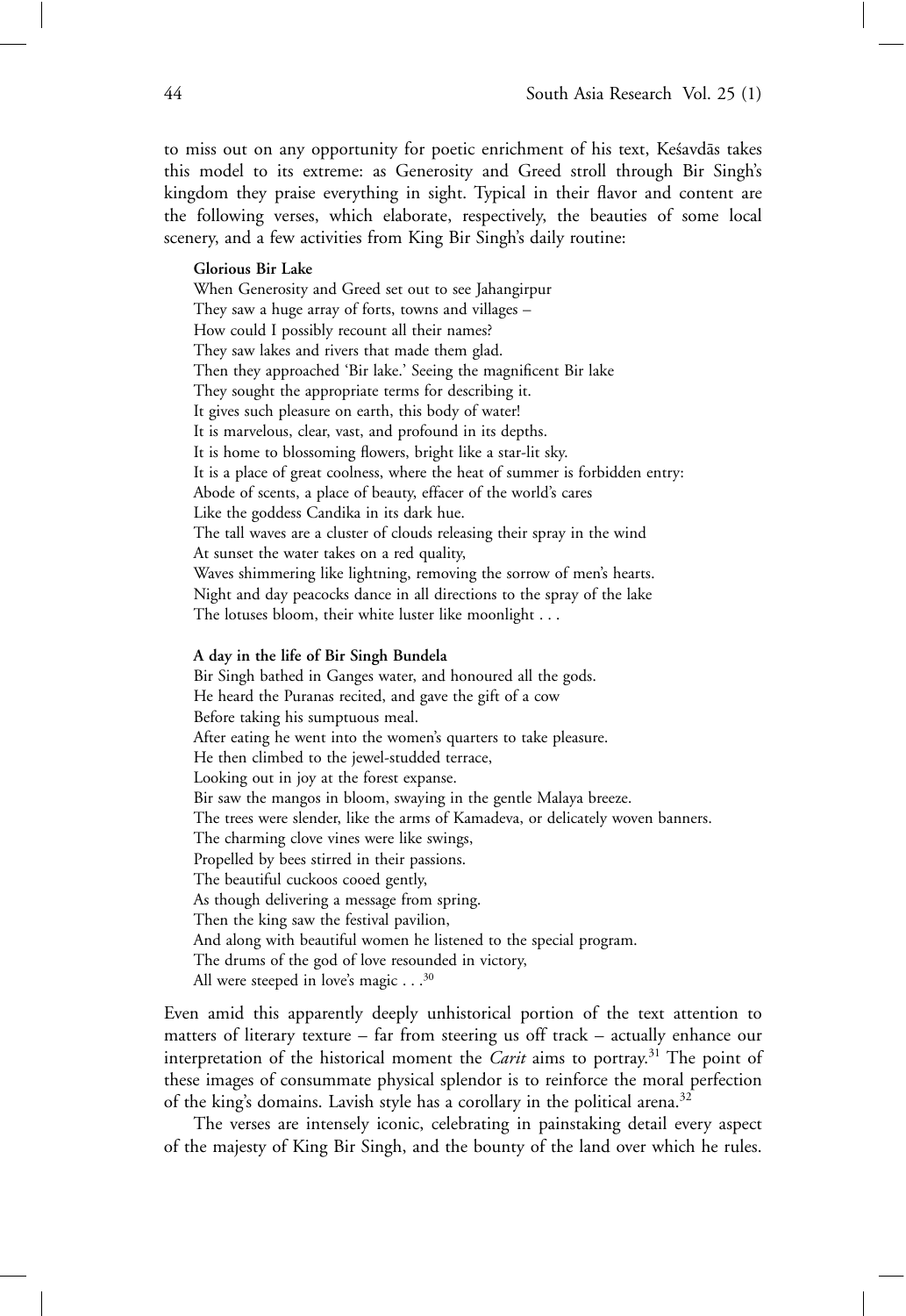'Bir Lake' (*Bīr Sāgar*) still exists in modern Bundelkhand, and if the name is any indication it probably was in fact created or in some manner enhanced by Bir Singh Bundela.<sup>33</sup> Thus, the poetry may partly commend a real-life charitable action on the part of the king in the domain of waterworks. But regardless of the lake's actual historicity, the poetic descriptions do another kind of work here. Bir Lake is paradisiacal; it is a protective realm where unpleasantness (like the gruelling hot summer of the Indian midlands) is filtered out; it is a joyful place, 'effacer of the world's cares' – a precise analogue of the expectations the subjects would have for the efficacy of Bir Singh's rule. The same logic informs the poet's expansive treatment of the subject of the king's day (only a tiny portion of which was excerpted here). The poet dilates almost reverently on a combination of his patron's religious duties (listening to Puranic recitations; the donation of a cow) and the idyllic royal diversions (*vinoda*) that foreground his personal beauty and charisma. The theme of royal perfection, as manifested in the person of the king but also mirrored everywhere around him, is not just evident in these two brief excerpts; it is developed extensively, obsessively even, for a dozen full cantos – more than a third of the work. Following immediately upon the more actionpacked opening of the story these leisurely descriptive cantos construct an entirely different image of Bir Singh. He is the perfect *dhārmik* king, from whom the stain of an earlier murder has been washed completely clean.<sup>34</sup>

It is a shame that the complexities of *rīti* literature, with its reliance on Sanskrit literary techniques and classical Indian courtly topoi are so often shunned as ornate and overdone. We miss the point entirely if we cannot understand how critical it is to the logic of this text that these cantos are here, and precisely that their form (and what may appear to unaccustomed modern readers their almost painful wordiness) is critical to their content. The two are utterly inseparable, both poetically and politically. For this section, far from being some superfluous addition pasted into the narrative, needs to be read as a complex and protracted argument about political legitimacy. It is an argument that relies not on the drudgery of historical facts, but on the grandness of poetry: its rich language, stylistics and thematics. The original performative meanings are unfortunately lost to us as modern readers who are forced to experience this poetry in a woefully one-dimensional, private manner as static words on the page. But one could speculate that a public reading of such a text would have accorded contemporaries a far richer sensory experience, allowing the king's subjects to participate in the glory of his royal persona. This literary celebration of every possible praiseworthy feature of Bir Singh Deo and his kingdom is testament to his fitness to rule, and it is a fitness to rule that is precisely to be measured by the text's grandeur. The two are intended to reinforce each other.

### **The 'Hindu' Emperor Jahangir**

Keśavdās's last historical poem the *Jahāngīrjascandrikā*, a collection of 200 verses in panegyric (*pra´sasti*) style, continues in the same vein of lavish literary expression that characterized the later cantos of the *Carit*, but its subject is now the Mughal emperor.<sup>35</sup> It might seem that a text exclusively oriented towards *prasasti* is the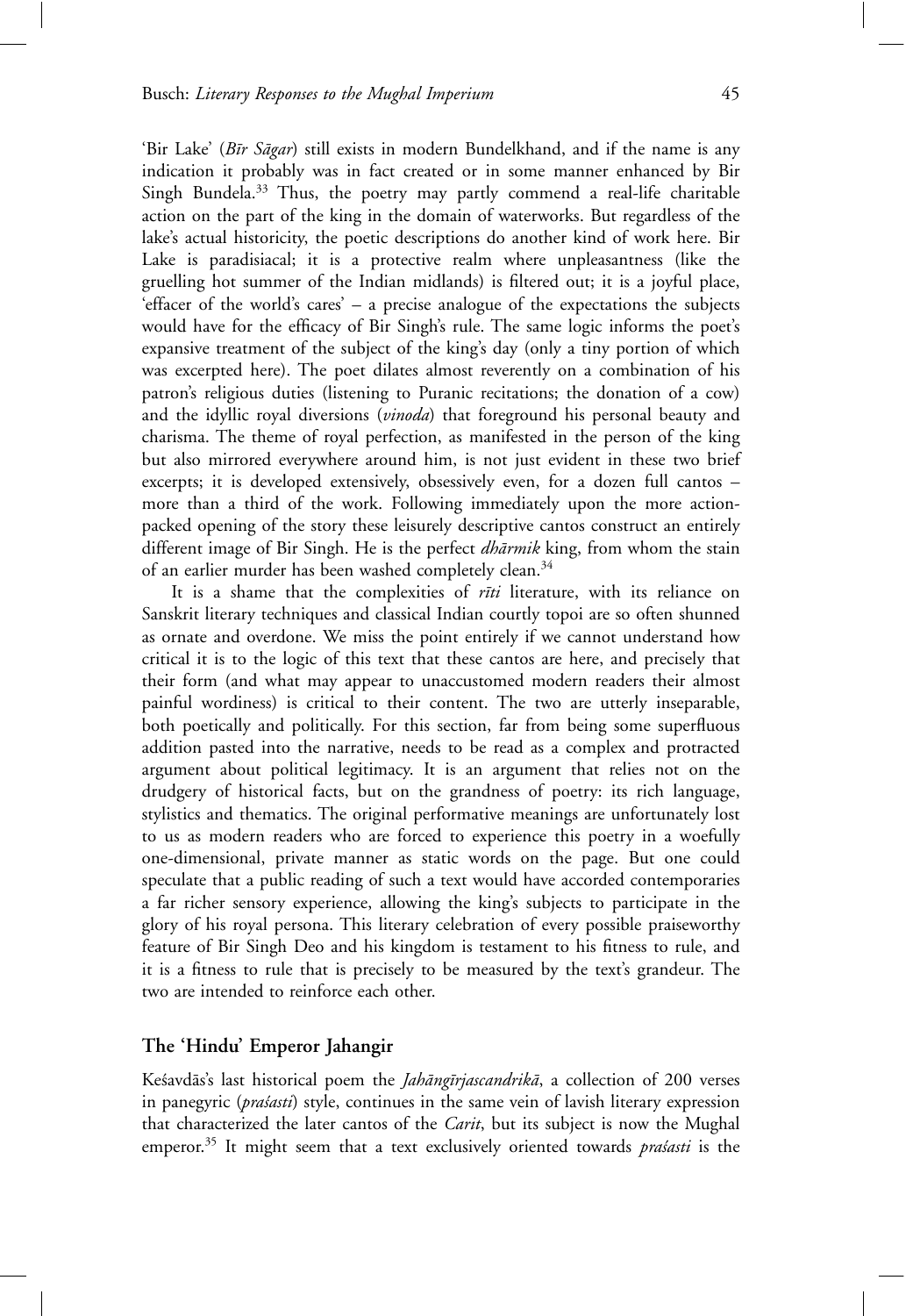least likely of any of the *kāvya* genres to yield much in the way of useful historical information, or what we may be unquestioningly and narrowly habituated to think of as 'useful' for historical purposes. Although the *Candrika*<sup>*z*</sup> purports to be set in a real-life place, the Mughal court, a place peopled by known historical individuals, the work constitutes an almost surreal intersection between fictional and factual modalities. Indeed, if anything the *Candrika* contains yet denser layers of figuration than the *Carit* – its esthetic veil over mundane reality rendering the text almost impenetrable to the would-be fact finder. Still, if we stretch the category of history beyond the merely documentary to include the larger rubric of cultural history this text does have much to tell us about its place and time of production. Matters of style, theme and subtleties of word choice – normally considered the purview of literature rather than history – offer clues as to how a Brahman pandit processed his regional court's relationship to the Indo-Muslim political establishment. Probing Kesavdas's perceptions of this encounter in turn opens up access to issues such as regional-imperial political relations and Hindu-Muslim cultural dynamics in early-modern India, which are obviously critical components of the larger history of the period.

As in the *Carit*, the text is introduced by a larger frame story centering on two personified character traits, in this case Bhagya (fate) and Udaya (literally 'rising', but here connoting human agency).<sup>36</sup> Fate and Agency enter into an argument over their relative importance. They seek out the god Siva, who, they hope, will be able to arbitrate. Siva, it turns out, is stumped, and prompts them to seek the opinion of the wise emperor Jahangir, whereupon the two set out for the imperial city of Agra. This plot device affords Keśavdās a chance to move the action (such as it is) to the Mughal court, and to set the panegyric mode in motion.

The modern climate of antagonistic Hindu-Muslim political relations, in which Hindus and Muslims are prone to being constructed as ineluctably separate and culturally and religiously incommensurable, leaves us completely unprepared for Keśavdās's panegyric to the Mughal emperor. In terms of both thematics and style we wait in vain for some obvious measure of difference to present itself that would set apart a 'Hindu' king like Bir Singh Deo from a 'Muslim' Emperor like Jahangir. But the *Candrikā*'s characterization of Jahangir proves almost completely indistinguishable from portrayals of traditional *kāvya* heroes. The moral perfection of this *nāyaka*-king is enacted through time-tested literary strategies – as when Jahangir is likened to Rāma, a comparison which underscores his heroism and kingly perfection:

Ke'savdās says, seeing the moonlight of his face, Other emperors lose their courage, becoming meek like birds. The dread of Akbar's invincible son Emperor Jahangir Terrifies even Rāvana.<sup>37</sup>

Jahangir emerges as a textbook case for Hindu kingship in countless other respects. He is said to hold an imperial umbrella (*chatra*), symbol of universal sovereignty. He possesses all the traditional skills enjoined for kings in classical manuals of kingship, as when the poet commends the emperor's wisdom by referencing his (rather improbable) expertise in distinctly non-Persianate subjects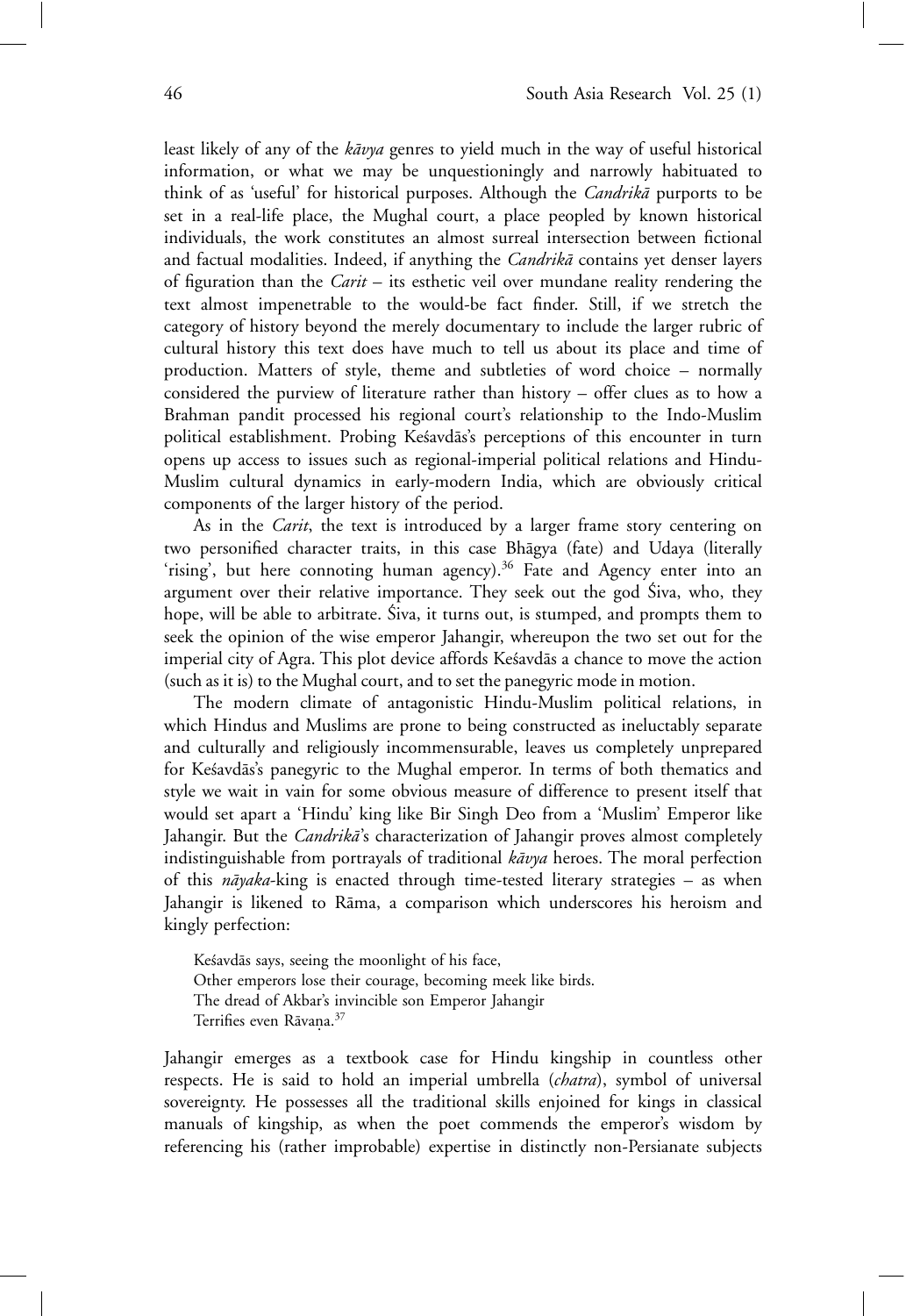like the six Hindu philosophical systems (saddarśana) and the minutiae of literary representations of women (*nāyikā-bheda*).<sup>38</sup> The emperor's subjects also live in textbook cities, which are described not in terms of physical features such as the gardens or architecture for which the Mughals were famous, but through a range of stock literary tableaux that conjure up an impeccable moral universe:

*Nagara-nagara para ghana¯ı tau gaja ¯ ˜ı ghori, ¯ıti k¯ı na bh¯ıti, bh¯ıti adhana adh¯ıra k¯ı Ari nagar¯ıni prati karata agamyagauna, bh ¯ av¯ ai bibhicar¯ ¯ı jaha¯˜ cor¯ı parap¯ıra k¯ı Bhumiy ¯ a ke n ¯ ate bh ¯ umidhar ¯ a h¯ı tau lekhiyatu, durgani h¯ı 'kesaudasa ¯ ' durgati sar¯ıra k¯ı*  $G$ arhani garhoī eka devatā hī dekhiyatu, aisī rīti rājanīti rājai jahāgīra kī

In Jahangir's cities the only thunderous sound is that of a storm rolling in (i.e. never that of an attacking army). There is no fear of calamity; The only concern is to protect the populace from poverty and instability. There is no illicit sex with improper women; The only sneaking around is to attack an enemy fort. The only inconstancy is in literary representations of the myriad emotions. The only theft is of others' pain. The only land-grabber to be seen is Sesanaga, holding up the earth. The people are all able-bodied; says Kesavdās, The only odd-shaped things are the impenetrable labyrinthine fortresses. On hilltops all you see are temples (i.e. never warring rivals) Jahangir's rule is ideal in every respect.

Here the textbook quality of kingliness is even a literal one, for an only slight variant of this verse had appeared earlier in chapter eight of Kesavdas's *Kavipriya* (Handbook for poets, 1601), where he instructed poets on how to construct literary images of kingly glory (Rājyaśrībhūsaņavarņanam). The original Kavipriyā verse had featured Rāma, but in adapting the verse to the *Candrikā* context Keśavdās conveniently substituted the word 'Jahāgīra' for 'Raghubīra' (a common epithet of Rāma), and suddenly a verse in honor of a Hindu god-king could be reconfigured to describe the Mughal emperor.<sup>39</sup>

The interesting question is perhaps not so much what is in this text, as why it looks the way it does. Why did Kesavdas choose to employ this utterly normative estheticizing mode of discourse in his portrayal of the emperor? It would be easy to dismiss such a choice as a lack of poetic creativity, or to attribute the matter to pandit conservatism, or even to the shameless sycophancy of a court poet, bound to proclaim glory regardless of where he perceived it. But to do so would be to miss something important about what it meant for Kesavdas to construct images of the Mughal emperor in terms of this Sanskrit-derived symbolic repertoire of kingship that stemmed back perhaps two millennia in *kāvya* and public *praśastis*. The historically important point is that for this regional Braj author, in the year 1612, Mughal rule had become fully routinized, and was entirely comprehensible within the traditional Sanskritic episteme of Hindu *dharma* and kingship. And this was a marked departure from how the Mughals were perceived just 30 years prior in Keśavdās's first work, the *Bāvanī*, where they were hated interlopers. Changing conceptions of who holds political legitimacy – one of the most critical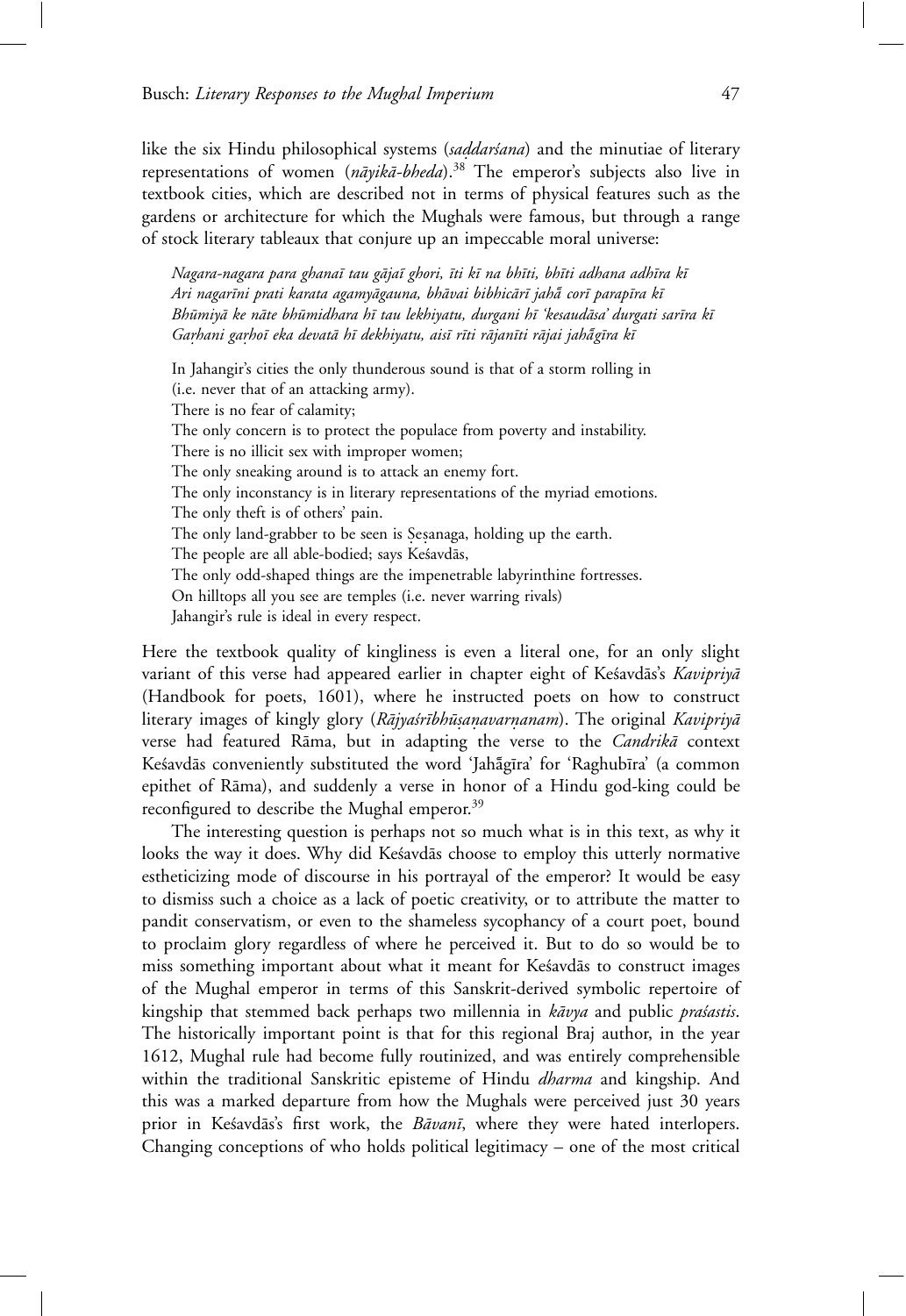concerns for any historian even of the most materialist sort – can, it seems, be indexed from changes in modes of literary representation.

If for Kesavdas Jahangir was a respected sovereign who merited literary representation in the poetically rich modes of *kāvya*, there are nonetheless some places where the imagery diverges from the boilerplate styles. Close attention to the lexical registers of Kesavdas's last work shows that his interactions with the Indo-Muslim political establishment seem to have caused him to make adjustments to his classical repertoire at the level of language, if not at the level of thematics. The adjustments can be subtle, as in the following *slesa* or bitextual verse:

*Kabi, senapati, kusala kal ¯ anidhi, gun ¯ ¯ı g¯ırapati Sur¯ a, ganesa, mahesa, ses.a, bahu bibudha mahamati ¯ Caturanana, sobh ¯ aniv ¯ asa, ¯ ´sr¯ıdhara, bidyadhar ¯ a*  $B$ *idyādharī aneka, manjughosādi cittahara D. rs.t .i anugraha-nigrahani juta,(kahi) 'kesava,' saba bha¯˜ti chama Imi jaha¯˜g¯ıra suratana aba dekhahu adbhuta indr ¯ a sama*

See how the emperor Jahangir is as astonishing as the god Indra In his court are poets and generals, skilled artists and discerning scholars, Warriors, officers, stable masters, **shaikhs**, masterminds The clever, the glamorous, the lustrous, A range of entertainers and their companions. There are beautiful songs, haunting to the soul. Ke'savdās says, Jahangir is a capable ruler in every respect  $-$ He is kind to the deserving, and harsh towards those who break the law.<sup>40</sup>

The Sanskrit literary practice of bitextuality works in such a way that an entire verse can be read in two ways. Here the point of the *slesa* is to set up a deep correspondence – deep not just because it articulates a comparison in the matter of a simile but because the connection is reinforced at the very level of language itself, which itself points toward some ontological correspondence – between Jahangir and Indra, king of the gods. Here, the clever manipulation of a single word in an otherwise quintessentially Sanskritic verse reminds us that we are not adrift in some *Puranic* tale about Indra, but at the Mughal court. In the reading of the verse that is intended to refer to Indra the Braj word 'sesa' (Sanskrit शेष) is to be read according to a Sanskrit register, invoking the nāga companion of Visnu. Pronouncing  $\overline{q}$  as  $\overline{q}$ , however, in the common Braj manner, the very same phonemes create the homonym 'Shaikh', invoking the Arabic word for spiritual leader – a suitable member of the Mughal court. Here we find a portrayal of Jahangir according to traditional Sanskrit thought systems, but with a subtle, even modern, Braj twist that seems to acknowledge – however faintly – that Keśavdās lived in a newly-configured social and political world, one that now included Indo-Muslims.

There are indeed many named Indo-Muslims in the text, several of whom merit their own *praśasti* verses. In keeping with *kāvya* norms much of the imagery is completely typological (and ironically so, considering the extent to which the Mughals would become synonymous in the art world with traditions of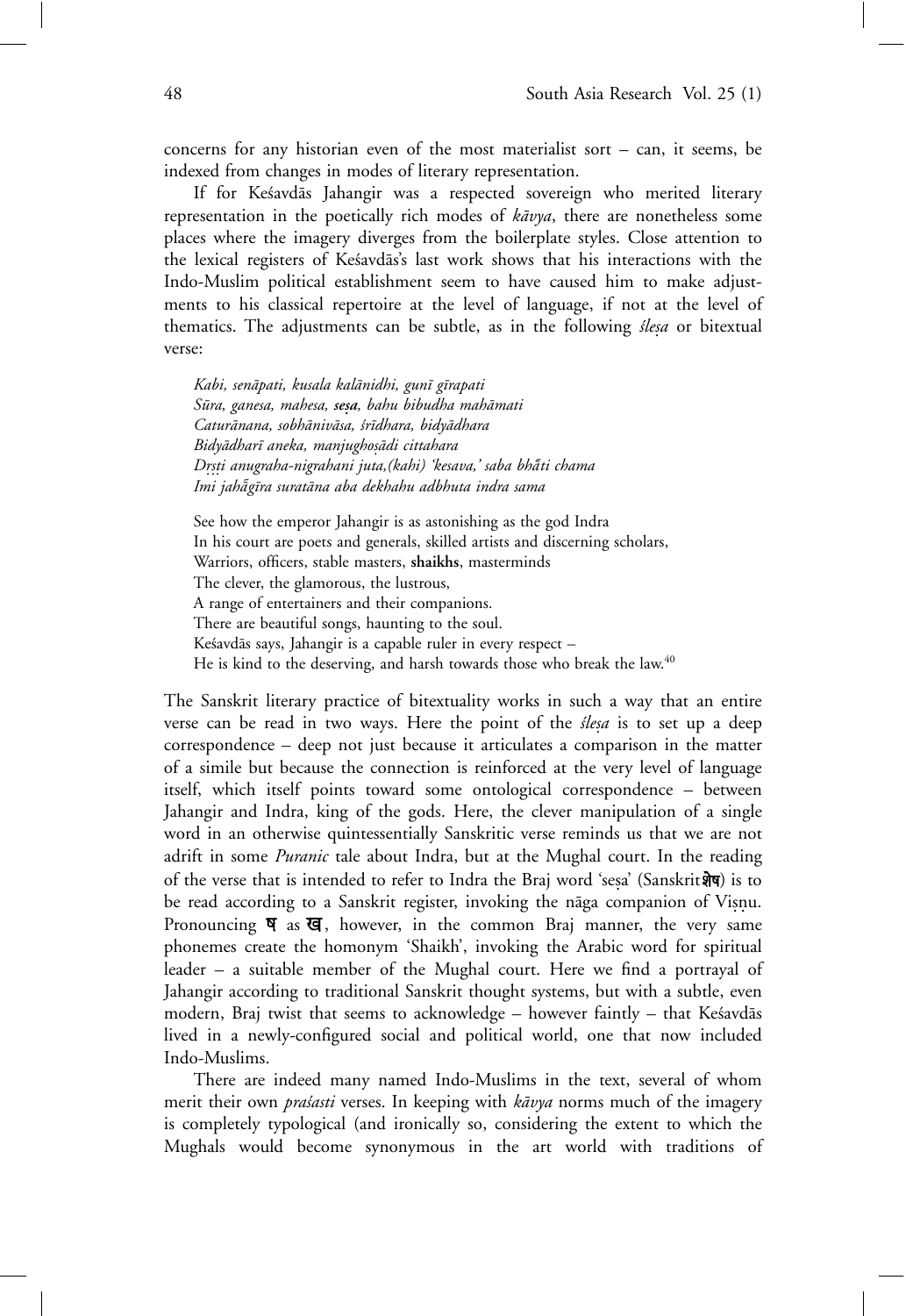individualized portraiture and realism), as when Akbar's famed courtier Rahim is likened to 'Hanumān' and 'Rāma's arrow':

Rahim protected Akbar's sovereignty in every respect. He was as dutiful as the brave Hanumān towards his one master. Rahim's charisma dazzles the entire earth, its splendour like the milk ocean. And his pure motives and limitless nobility are respected everywhere, Just like Ganges water. The Khan of Khans is like Rāma's arrow. It destroys evil and protects the world.<sup>41</sup>

Yet if we turn to the verse eulogizing Jahangir's son Khusrao we again glimpse something new intermixed with the conventional poetics:

*D¯ına-jana palibe ka ¯ u kalik ˜ ala gh ¯ alibe ka ¯ u kabi-kula l ˜ alibe ka ¯ u saba r ˜ asa bh¯ınau hai Desa desa l¯ıbe kaha saba sukha d ˜ ¯ıbe kaha, jagajaya k ˜ ¯ıbe kaha jih ˜ ˜ı bratu l¯ınau hai Rajani ba ¯ .rhaibe kau bairina dar ˜ .haibai kau ˜ khalaka k¯ı khub¯ ¯ı ko khajano ¯ jahi d ¯ ¯ınau hai Gaya bipr ¯ a rakhibe ka ¯ u dekhiyata 'kesaur ˜ aya, ¯ ' sulatana khusar ¯ u ¯ khuda¯¯ı apu k ¯ ¯ınau hai*

Sultan Khusrao has resolved to protect the poor, To wipe out the evils of the Kaliyuga, And to honour his court poets. He has vowed to conquer various territories, the whole world in fact, And to provide every happiness to his people. He promotes worthy kings, and destroys his enemies. He is seen to protect cows and Brahmans, says Kesavdās. He has been bestowed a **treasure house of all earthly good qualities**. He is **like a god on earth**. 42

Interlaced with the somewhat tired imagery about vanquishing the *Kaliyuga* and protecting Brahmans and cows are some unusual strings of Perso-Arabic words, most notably in line three (*khalaka kī khūbī ko khajāno* . . .). These have no doubt been chosen in part for their alliterative effect, but this peppering of his text with occasional instances of Perso-Arabic vocabulary is something decidedly new in the latter stages of the poet's career, and I would venture that it is a deliberate attempt to produce a 'Mughalizing' effect on the text. Although the phenomenon is far more pronounced in the *Candrika*<sup> $\bar{z}$ </sup>, there are a couple instances in the *Carit*, as well – notably associated with Mughal characters, as when Salim and Bir Singh first meet in canto five, or when the poet conveys Akbar's grief at the loss of Abu'l Fazl in canto six.<sup>43</sup>

These lexical innovations are not without their larger political and cultural (and indeed historical) implications. The *Bāvanī*, which was set on the battlefield and depicted an early hostile moment of Mughal-Orcha contact, showed precisely zero Persianization in its style. On the contrary, as noted above, the work employed almost a deliberately archaic, Prakritizing register as though Kesavdas wished to forestall the advent of the Persianate Mughal cultural order through the stylistic mechanisms of his poetry. The dramatic instances of Perso-Arabic vocabulary found in the poet's later writing can hardly be accidental – not for a classically-trained Brahman pandit, whose literary universe was dominated by *alankāraśāstra* and *kāvya* norms, and the Sanskritic style that was a corollary. Nor should these new linguistic practices be understood as purely esthetic matters.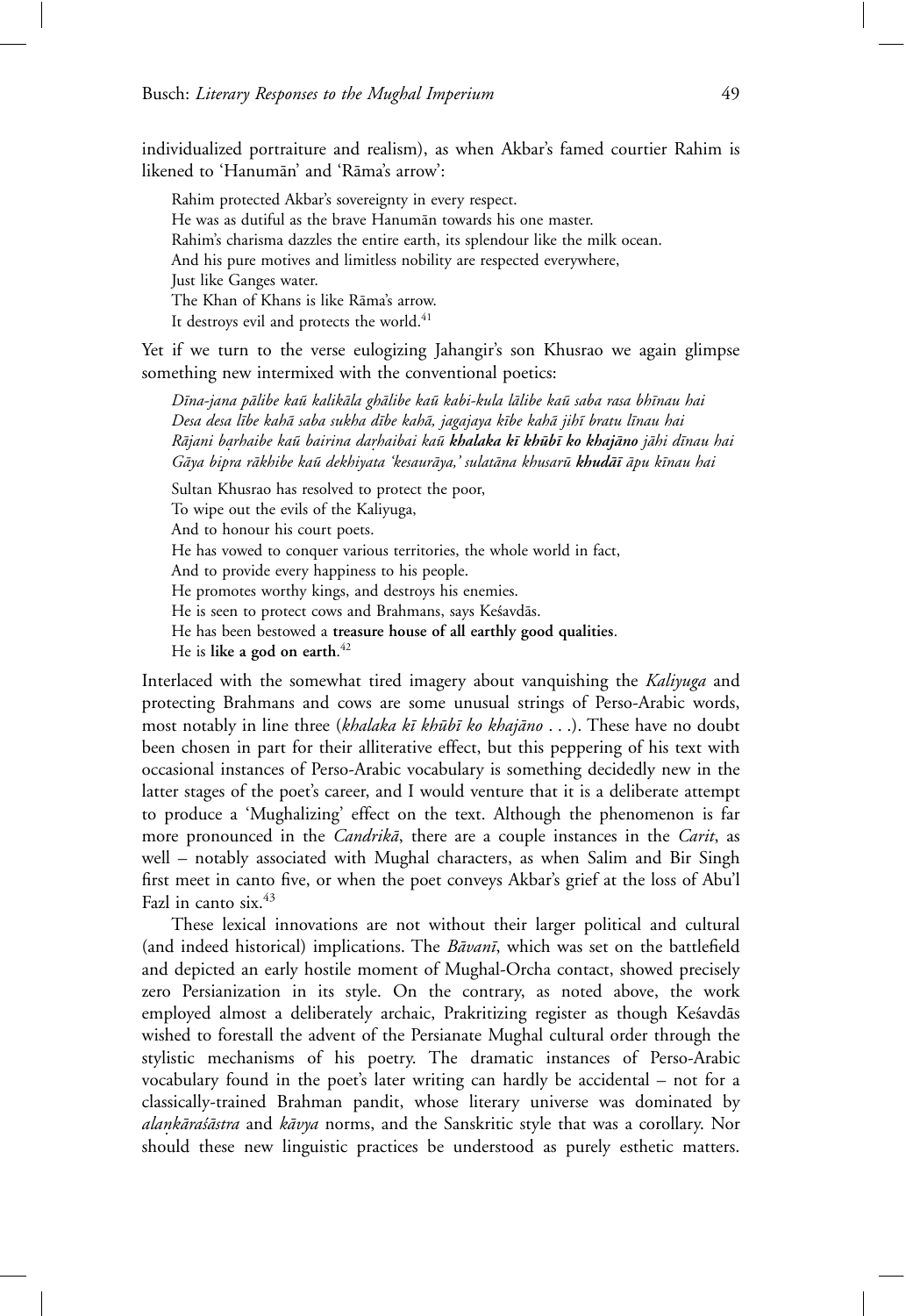Smidgeons of Persian evoked the Mughal courtly environment, but they also seem to indicate a new sense of cultural rapprochement with the Mughals, which evolved in the course of Kesavdas's oeuvre no less than in the political climate of the Orcha state.

### **Conclusion**

The *rīti* tradition, of which Ke'savdās was a founding figure, is often dismissed by modern Hindi critics as an abstruse and decadent set of medieval poetic practices with little contemporary relevance – an assessment that stems in part from its strong reliance on Sanskrit courtly literary codes. But the three historical poems we have examined here, with their changing representations of Mughal power from within a traditional Hindu episteme, have a great deal of relevance for our understanding of the cultural conditions of late premodernity – both esthetic and political. This triad of historical poems by Kesavdās is a fascinating literary map of the responses of one particular regional kingdom as Mughal authority became increasingly entrenched, and an approach that foregrounds the texts' literary features, far from undermining our understanding of the events the poet recorded – actually deepens it. The initial Mughal incursions under Akbar's reign provoked resentment and hatred of the outsiders, as reflected in Kesavdas's earliest poem the *Ratnabāvanī*. But this tone of intense othering does not persist in Kesavdās's later *Mathias diality.* But this tent of memor othering does not persist in resultance later works. By the time he wrote the *Vīrsimhdevcarit* Orcha-Mughal political dynamics were much more complex, with each Orcha brother being backed by a different Mughal faction. This complexity is mirrored in the esthetic realm of the text. Indeed, the *Vīrsimhdevcarit* exhibits a polyphony almost worthy of the modern novel, where a range of voices and moral positions are accorded literary representation. In Kesavdās's last work, the *Jahāngīrjascandrikā*, the emperor is fully analogized to Hindu god-kings like Rāma or Indra, and portrayed in the most elevated of classical *kāvya* styles, with an occasional Persianizing twist potent signs of the Mughals' new legitimacy as rulers.

This study has been an experiment in a multi-layered practice of history, and it is worth taking a moment to highlight the different layers that have been interwoven here. At the most basic level are the details stemming from the pure political factuality of the Mughals' takeover of Orcha – a decisive encounter that 'made history' by dramatically altering the shape of events in the region for decades to come. On another level we could say that the poet Kesavdas quite literally made history because he fashioned in textual format his versions of the events that he witnessed. His viewpoint was clearly not the same as that of a modern historian, for his works integrate factual registers with more mythic ones, and literary protocols sometimes take precedence over the imperative to report 'what really happened'. But it is important to stress that these fictive and factual domains do not conflict in the texts themselves. There they intersect, and enrich each other.

Poetry had a special place in the historiography of regional courts in India, and the Braj historical poems of which the three by Kesavdas constitute a useful case study – but hardly the only available one – have not been much tapped as a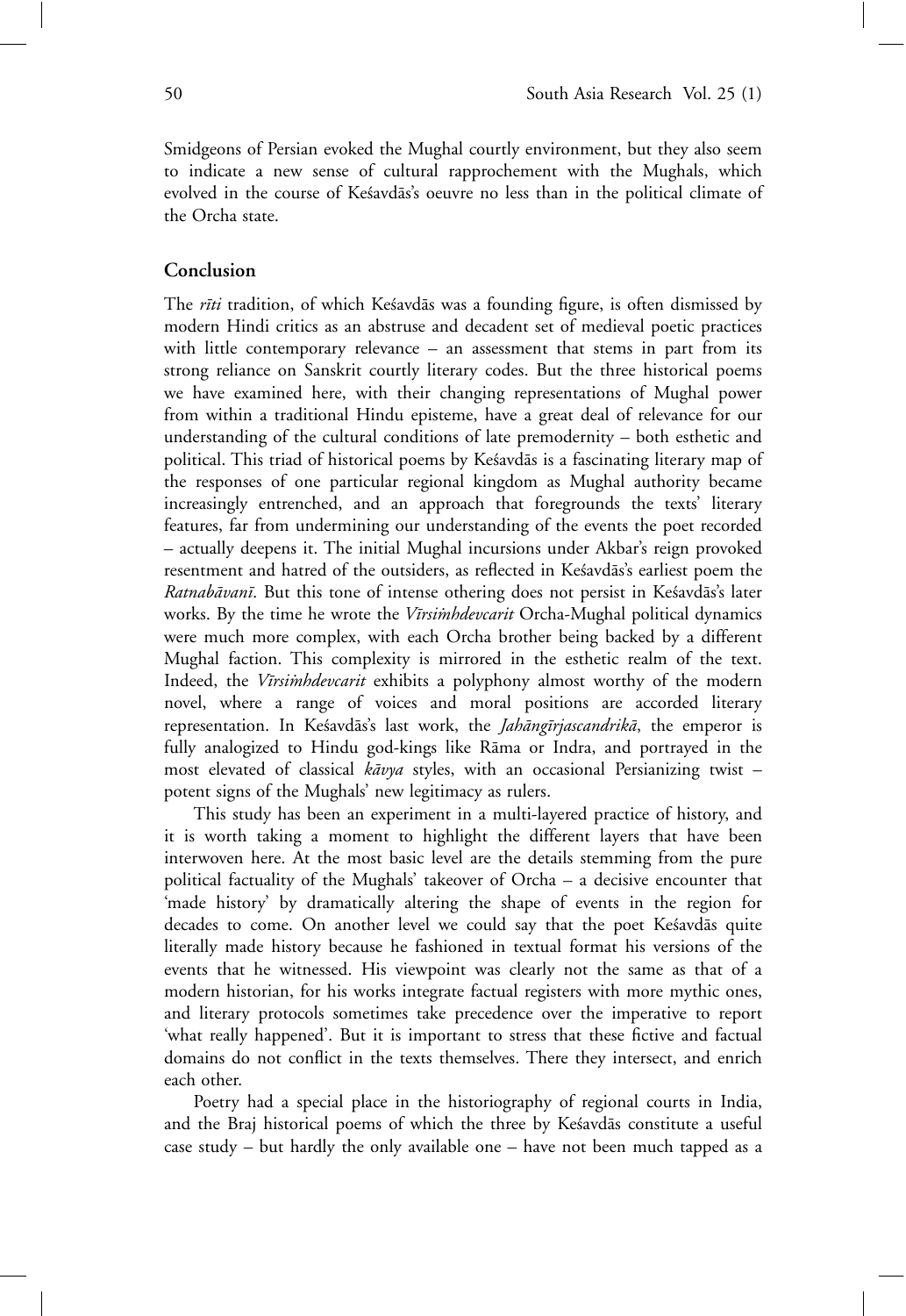resource for Mughal history, certainly not in a manner that respects the more literary aspects of the genres. Here I have suggested ways in which poetry's fictionality has its own truth, regardless of its factuality. I have tried to make the case that poetry's capacity to push beyond more linear domains of reporting makes its perspective all the more nuanced and therefore potentially more valuable to a historian. In poetry, multiple versions of reality can coexist, and compete in their claims to truth, ultimately affording us a richer perspective if we can develop the critical tools to engage it.

Yet another layer of historical meaning explored here concerns the field of literary history. As a trailblazing court poet working in the medium of Brajbhasha during the Mughal period Kesavdās made literary history with his experimental manipulation of primarily Sanskritized style but also, in a few striking cases, Persianized linguistic registers. And literary processes have a facticity of their own. New styles enter the world at particular historical moments.<sup>44</sup> And style is substance. Style is historically substantial because it is a choice made by an agent of a culture at a particular moment in time, and it offers clues about the intellectual and cultural horizons of pre-modern people, thus contributing valuably to our reconstructions of the past.

### **Acknowledgements**

Papers that went into the making of this article were presented at the Triangle South Asia Colloquium, the Berkeley South Asia Conference and at a symposium on Mughal Poetics organized by Aditya Behl of the University of Pennsylvania. I benefitted greatly from the sharp questions of colleagues on all three occasions, and I express my gratitude to those present. Discussions with Shukdev Singh, Emeritus Professor of Hindi at B.H.U., about *Jahāngīrjascandrikā* were a creative stimulus for me, and I thank him for being so generous with his time. I also wish to thank Pika Ghosh and Sheldon Pollock for insightful comments on an earlier draft.

### **Notes**

- 1 Kesavdās's poetry is famously difficult. Modern critics have been known to refer to him as the 'devil of difficult poetry' ('kathin kāvya kā pret', quoted in Vijaypāl Singh, *Keśav kā Ācāryatva*, reprinted, New Delhi, 1998, p. 10). Some pre-modern readers apparently felt the same way, however, as is evident from Sūrati Miśra's introduction to the *Jorāvarprakāš* (Light of Jorāvar, 1739), commissioned by his patron King Jorāvar Singh of Bikaner, who reportedly approached him with a request for a commentary on the *Rasikpriyā*, saying 'Kesavdās's works are famous for being difficult, and out of all of them, the *Rasikpriyā* is particularly deep. Write a commentary on it so that it will make sense to one and all'. (Sūrati Miśra, *Jorāvarprakāš*, ed. Yogendrapratāp Singh, Allahabad, 1992, vv. 1.7–8.)
- 2 A brief discussion of Bir Singh's status and numerous accomplishments is Dirk Kolff, *Naukar, Rajput and Sepoy*, Cambridge, 1990, pp. 127–31.
- 3 A couple of recent publications do offer hope that more attention will now be directed to this field. Kiśorīlāl has produced new editions of both the *Vīrsimhdevcarit* (Allahabad, 1997) and the *Jahāngīrjascandrikā* (Allahabad, 1994); Bhagvāndās Gupta provides a sketch of some of the key literary sources for Bundelkhand history in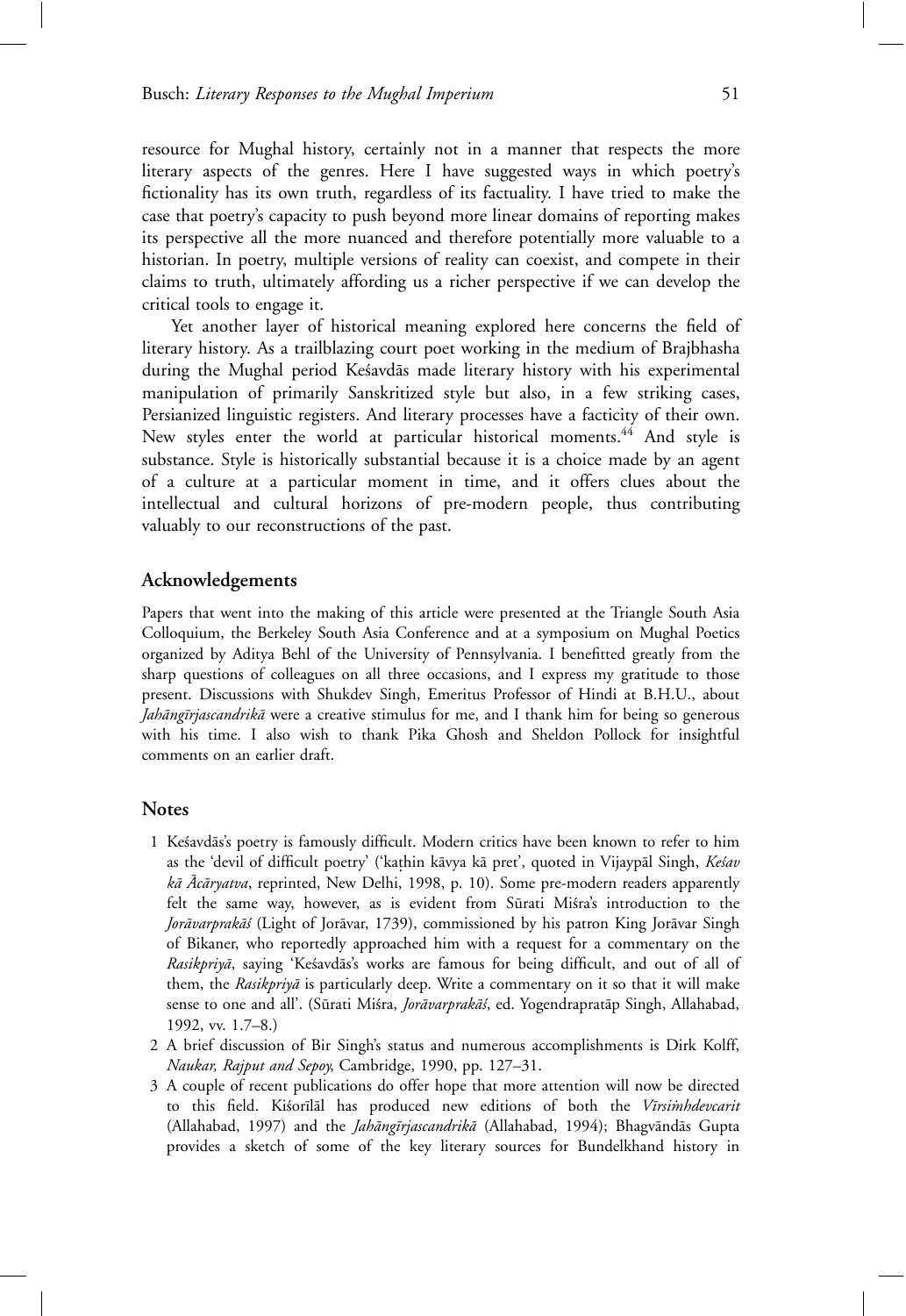.<br>Mughalõ ke antargat Bundelkhand ke Itihās-saṃskṛti ke Hindī Sāhityik Srotõ kā Mūlyākan (Jhansi, 2001).

- 4 The subaltern studies movement is an obvious example, as is work in the area of 'ethnohistory' such as Nicholas B. Dirks, *The Hollow Crown*, Cambridge, 1987 and Phillip B. Wagoner, *Tidings of the King*, Honolulu, 1993. Dipesh Chakrabarty's *Provincializing Europe*, Princeton, 2000, alerts us to the limitations of relying on exclusively European modes of historicism for theorizing non-European life-worlds. Velcheru Narayana Rao, David Shulman and Sanjay Subrahmanyam, *Textures of Time*, New York, 2003, constitutes a lively new approach to South Indian history, which skillfully incorporates a variety of literary and folk genres.
- 5 The linkage between literary expressivity and political will in Sanskrit inscriptional practices is made in Sheldon Pollock, 'The Sanskrit Cosmopolis, 300–1300: Transculturation, Vernacularization, and the Question of Ideology', in Jan E.M. Houben, ed., *Ideology and Status of Sanskrit: Contributions to the History of the Sanskrit Language*, Leiden, 1996.
- 6 One of the few scholarly treatments of (Sanskrit) historical *mahākāvyas*, though otherwise a valuable study, is occasionally marred by this painfully literalist approach: Chandra Prabha, *Historical Mahak¯ avyas in S ¯ anskrit (Eleventh to Fifteenth Century)*, Delhi, 1976.
- 7 Hayden White, *The Content of the Form*, Baltimore, 1987.
- 8 Wagoner, *Tidings of the King*, and Rao, Shulman and Subrahmanyam, *Textures of Time*, are excellent models for a more sensitive practice that allows literary and historical analysis to coexist.
- 9 Keśavdās, Ratnabāvanī, Keśavgranthāvalī, Vol. 3, ed. Viśvanāthprasād Miśra, Allahabad, 1954, vv. 2–3.
- 10 On the self-conscious adoption of *rāso* style in the *Bāvanī* see Vijaypāl Singh, *Kešav aur Unkā Sāhitya*, reprinted, Delhi, 1993, p. 64. The heavy emphasis on consonant clusters in particular marks an utter contrast to the generalized trend linguistic towards svarabhakti or insertion of vowels between consonants in Brajbhasha.
- 11 Aziz Ahmad, 'Epic and Counter-Epic in Medieval India', *Journal of the American Oriental Society*, 83, 1964, pp. 470–6.
- 12 '*Tava parata dīthi pāthāni kī taba tau ko saththahi rahai/suna, ratanasena, madhusāha suva, patti gay˜e bina kyo r ˜ ahai?*' *Ratnabav¯ an¯ı*, v. 9.
- 13 *Ratnabāvanī*, v. 12.
- 14 Sanskritic compounds (otherwise rare in this text) like *rāmarūpadarsana* and *svarūpavarnana* in verses 21 and 27 make this linkage even more explicit.
- 15 Akbar commends Ratnasena's bravery in v. 52.
- 16 This unpublished longer recension is mentioned in Singh, *Kesav aur Unkā Sāhitya*, p. 64.
- 17 See Keśavdās, *Vīrsimhdevcarit, Keśavgranthāvalī*, Vol. 3, vv. 2.42–43; entry for Raja Madhukar Shah Bundela in Navāb Samsām ud daulā Šāh Navāz Khān Śahīd Khavāfī Aurangābādī, *Ma'āsir ul Umrā*, Vol. 1, Braj Ratna Dās, trans. (into Hindi), Varanasi, 1984, p. 145. Bhagvandas Gupta argues that the *Bavani's* perspective is the 'historically true' one (Mugalõ ke antargat Bundelkhand, pp. 19–22).
- 18 Ronald Stuart McGregor, *Hindi Literature from its Beginnings to the Nineteenth Century*. Jan Gonda, ed. *A History of Indian Literature*, Vol. VIII, fasc. 6, 1984, p. 129.
- 19 'Pathan' and 'Turk' now seem to mean, simply, 'Mughal soldier', and (due to a complicated political situation that will be explored shortly) the terms are just as likely to be used for the hero's troops as for enemy forces.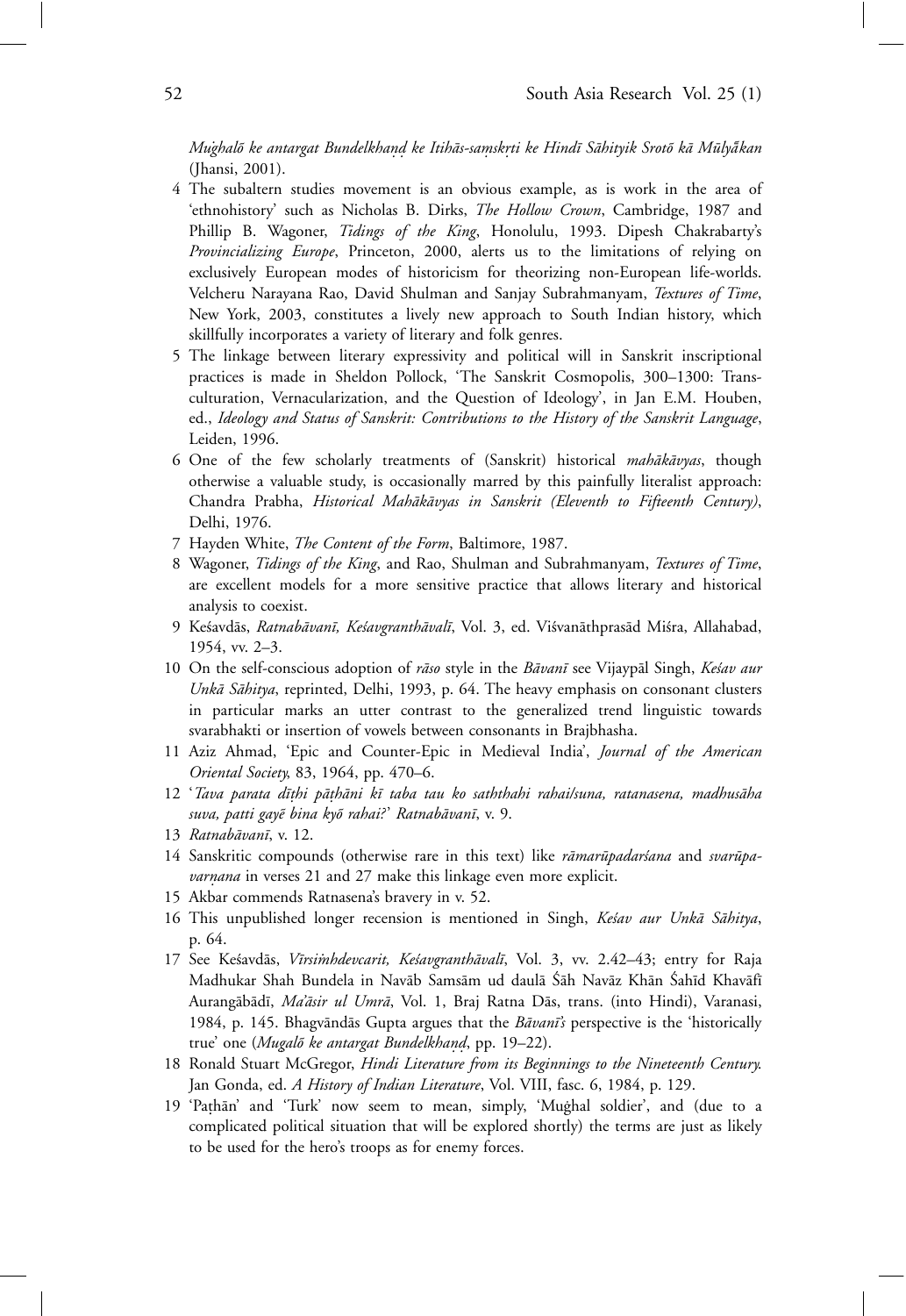- 20 This is a point the author himself makes in the introduction: 'Kesavdas has written an authoritative account of the extraordinary deeds of Bir Singh Deo. It is a tale imbued with the nine rasas, with moral concerns, and politics (*navarasamaya saba dharmamaya, rajan ¯ ¯ıtimaya mana/ b ¯ ¯ıracaritra bicitra kiya, kesavadasa pr ¯ amana ¯* )', *V¯ırsim. hdevcarit*, v. 1.6. Very few works of this length and complexity would ever be attempted in Brajbhasha. *Rīti* poets would generally favour the pithiness of a short independent verse (*muktak*) over an extended narrative (*prabandha kāvya*).
- <sup>21</sup> *V¯ırsim. hdevcarit*, vv. 3.1–2.
- 22 *Vīrsimhdevcarit*, v. 14.21. Other striking *Rāmāyaṇa* parallels occur in vv. 14.2–5, where Bhupal Rao is variously likened to Sugrīva, Laksmana, Angada, Hanumān, and Rāma's arrow. The ironic resonances merely sketched here are emblematic of the work's complex vision of contemporary politics, to which I cannot do full justice in this short article.
- <sup>23</sup> *V¯ırsim. hdevcarit*, vv. 5.63–65.
- <sup>24</sup> *V¯ırsim. hdevcarit*, v. 5.76. The murder incident is recounted in vv. 5.73–108.
- <sup>25</sup> *V¯ırsim. hdevcarit*, v. 6.24. The *Kun. d. aliya¯* meter is characterized by repeating first and last words (or phrases), as well as repeating half-lines in the transition between lines two and three (represented by lines four and five in the translation).
- 26 Julie Meisami has usefully called attention to the didactic, and not just sycophantic, intentions of court poets from an adjacent cultural world in *Medieval Persian Court Poetry*, Princeton, 1987, chap. 2.
- 27 The passages by Muhammad Hadi and Jahangir are found in Jahangir, *Jahāngīrnāmā*, trans., Wheeler M. Thackston, New York, 1999, pp. 10–11, 32–3.
- 28 It would be difficult to think of a more potent sign of the new Mughal hegemony than the renaming of this Bundela stronghold after the emperor.
- 29 There is a long tradition of this literary-excursory practice in Sanskrit *mahākāvyas*. For an overview of common motifs see Prabha, *Historical Mahākāvyas in Sanskrit*. The convention, to my mind, persists even today in the mountain and meadow backdrops of the song interludes of modern Hindi films.
- 30 These passages are from *Virsimhdevcarit*, vv. 15.1–15.7; vv. 22.16–22.20.
- 31 I find this text confirms the analysis of Rao, Shulman and Subrahmanyam that different modes of discourse have different 'textures', which can coexist unproblematically in one and the same text precisely because audiences are able to make sense of shifts in register and meaning, and decode some parts as primarily factual, and others as more embellished, less realist in tenor. See *Textures of Time*, pp. 4–5, 99–100.
- 32 That royal efficacy tends to be expressed in a highly ornate Braj style is no doubt a legacy of Sanskrit. On the Sanskrit tradition of estheticized royal self-expression see Pollock, 'The Sanskrit Cosmopolis'.
- 33 Two 19th-century Bundela clan histories also mention it as one of Bir Singh Deo's large scale construction projects. Kolff, *Naukar, Rajput and Sepoy*, p. 129.
- 34 The final cantos, which feature a heavy concentration of both Braj and Sanskrit political maxims as a prelude to Bir Singh's coronation, are also concerned with effacing the stigma of Abu'l Fazl's assassination by emphasizing the principles of *dhārmik* kingship.
- 35 The exact conditions under which the work was commissioned are obscure, as are any details concerning when and how it might have been performed. One of the palaces in Orcha is named the 'Jahāngīr Mahal', which modern locals claim was built for a state visit of the emperor (an occurrence doubted by historians like Kolff – see *Naukar, Rajput and Sepoy*, p. 131). It is possible Kesavdas wrote the work on that occasion. Or perhaps the poet accompanied his patron on a trip to Agra, where Bir Singh